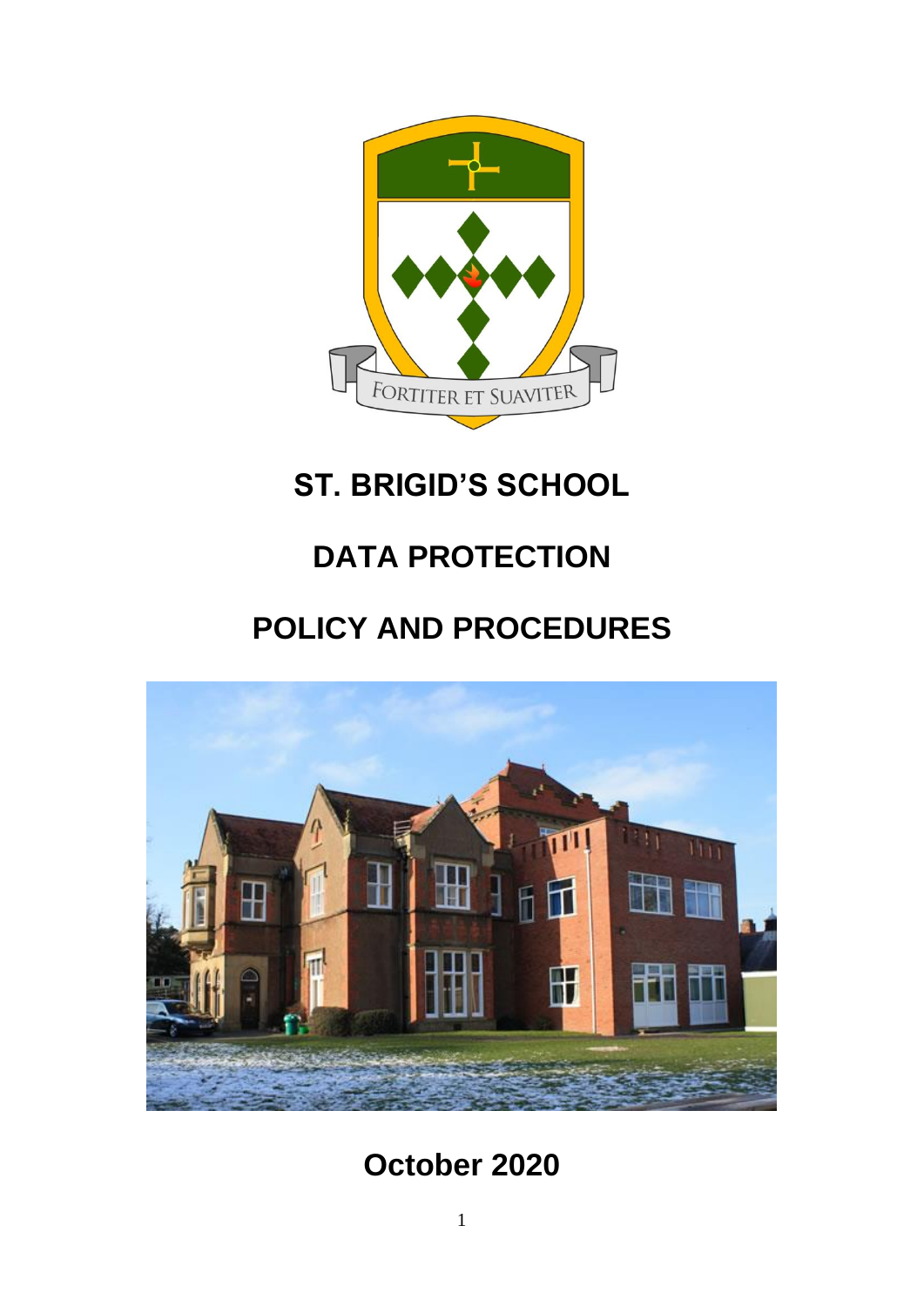#### **Purpose Statement by the Chair of the Governing Body and the Headteacher**

In delivering its services St. Brigid's School will need to collect and process certain types of information about people including school staff, school pupils and suppliers or providers of services to it. All such processing is subject to the General Data Protection Regulation (GDPR) and the more particularly the Data Protection Act 2018. This policy sets out the School's intentions in fulfilling its obligations under this legislation.

The School needs to keep personal information secure, but it goes much wider than appropriate security and requires a comprehensive approach to the collection, use, sharing and retention of personal information, in order to build public confidence. Combined with the reliance on fast changing ICT capabilities and storage of vast amounts of data, it is essential that the School has this overarching document in plain language, which makes clear to the public the School's approach to data protection and data sharing; and explains the rights of the individual in relation to the information we hold about them. Publishing a clear and explicit policy and having the right approach to raising awareness and skills of staff, as they handle personal information, will be regarded as an integral element in promoting trust in the way this School handles the personal data entrusted to it.

We have all been made aware of high profile data breaches, and many will be will be aware of the Information Commissioner's powers to fine authorities up to 10 million euros for severe breaches. Many of the reported breaches are however simply down to human error, such as inputting the incorrect fax number, emailing the wrong recipient or not checking personal data before it is posted, leaving sensitive documents in the car or not checking a person's identity over the phone. These errors can all be avoided by officers and members taking extra care in going about their duties and treating others' personal information, as they would their own. The school's leadership team and Governing Body also have an important role to play in proper oversight of it's systems and processes so it makes breaches less likely.

In addition, in respect of any data processing generally, I am pleased to sign off a 'Personal Information Promise' - it is a form of mission statement for the handling of personal information aimed at those whose personal information we hold. If a compliance problem occurs we will reflect on whether we are living up to this promise, and I urge all staff to read this promise as it puts the Data Protection Act 2018 obligations into straightforward language that we can all understand and put into practice.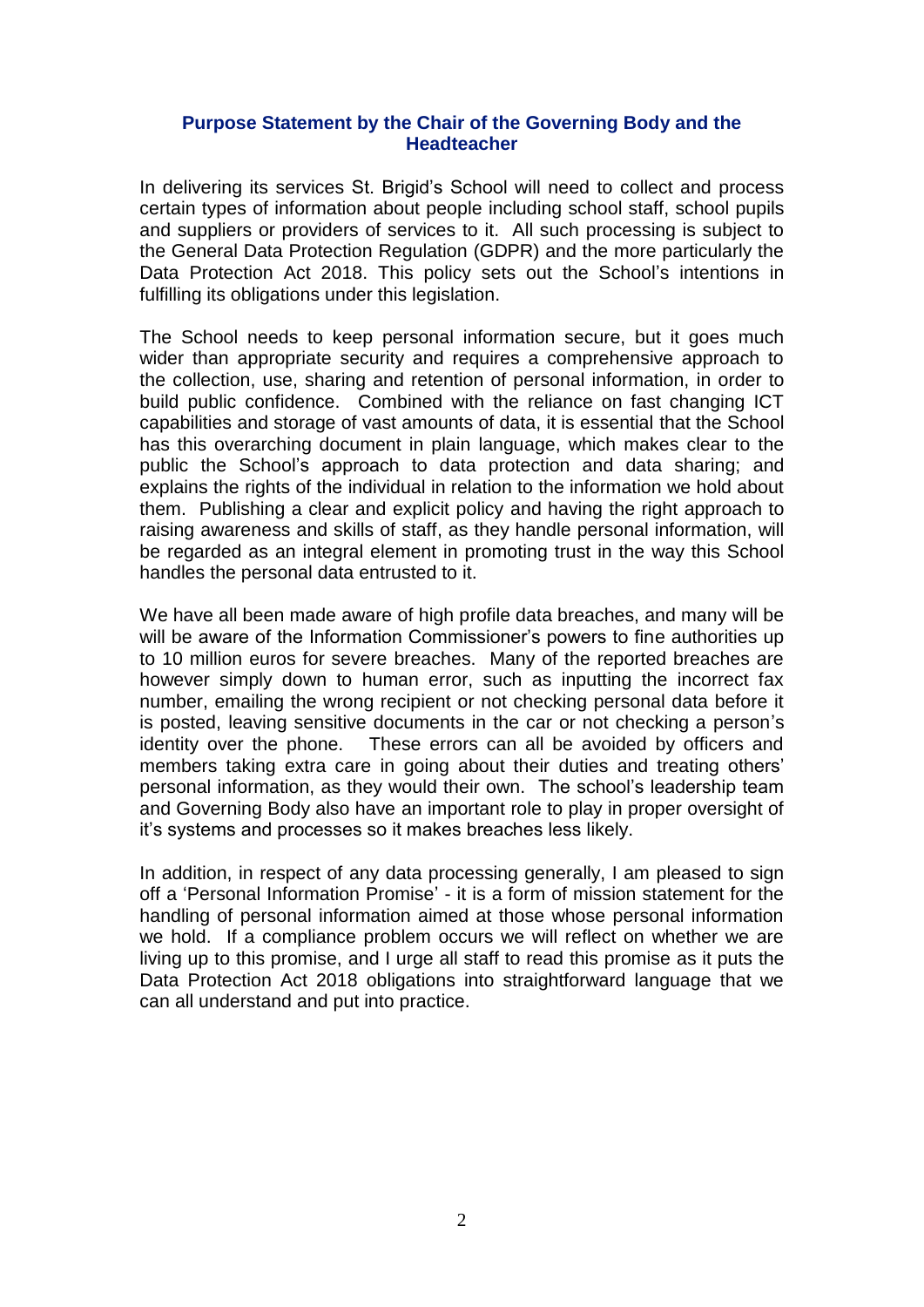# **PERSONAL INFORMATION PROMISE**

# **We, Tony Hannigan and Leah Crimes, Chair of Governors and Headteacher, on behalf of St. Brigid's promise that we will:**

- **1.** Value the personal information entrusted to us and make sure we respect that trust;
- **2.** Go further than just the letter of the law when it comes to handling personal information, and adopt good practice standards;
- **3.** Consider and address the privacy risks first when we are planning to use or hold personal information in new ways, such as when introducing new systems;
- **4.** Be fair, open and transparent with individuals about how we use their information and who we give it to;
- **5.** Make it easy for individuals to access, correct and request erasure (where we have no reason to retain), of their personal information;
- **6.** Keep personal information to the minimum necessary and delete it when we no longer need it;
- **7.** Have effective safeguards in place to make sure personal information is kept securely and does not fall into the wrong hands;
- **8.** Provide training to staff who handle personal information and treat it as a disciplinary matter if they misuse or don't look after personal information properly;
- **9.** Put appropriate resources into looking after personal information to make sure we can live up to our promises; and
- **10.** Regularly check that we are living up to our promises and report to the Governing Body and any external regulators on how we are doing.

*Signed:* 

*Dated: 18.10.2020 18.10.2020*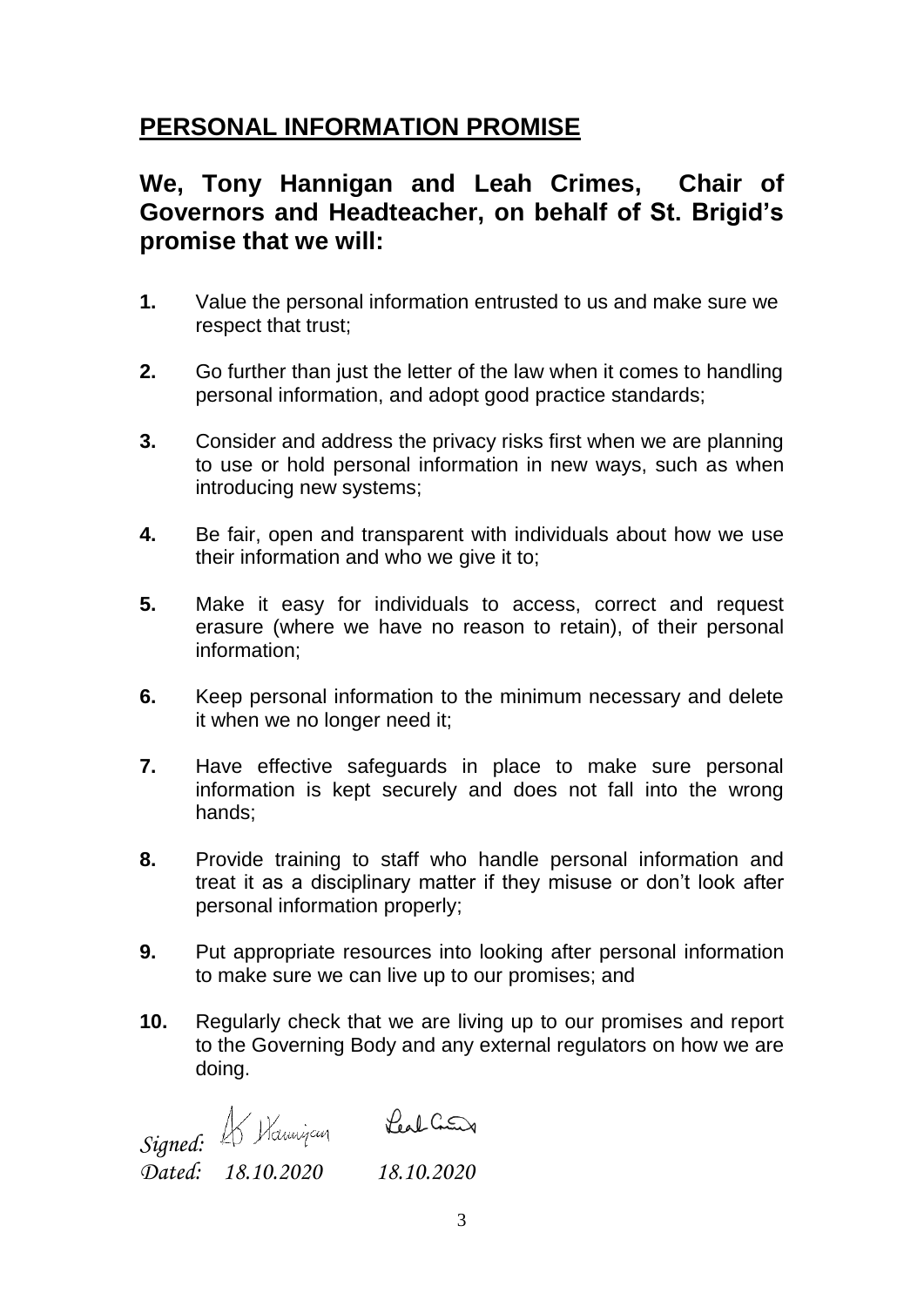#### **Introduction**

St. Brigid's School shall, at all times comply, with its duties under the Data Protection Act 2018 and the rights of privacy and respect for personal and family life set out in Article 8 of the Human Rights Act 1998.

The Data Protection Act 2018 (the Act) places legal obligations on organisations who collect and use personal information and gives individuals certain rights. In addition, there are stricter requirements in the Act in respect of processing 'special category data'. Personal information can be held in any format (for example: electronic, paper records, CCTV or photographic images) and the Act applies irrespective of how the information is held.

#### **Responsibility for the Act**

The School is committed to ensuring all staff and contractors comply with the Act. The School has an appointed Data Protection Officer who is responsible for ensuring compliance with the Act.

There is a separate policy in respect of the Freedom of Information Act. Where a request is received under the FOIA or the EIRs but in fact it falls within the Data Protection regime, the School will automatically channel it through the appropriate policy, as it is required to do, as different exemptions and therefore, different legal rights apply in the circumstances.

#### **Scope**

This policy applies to all personal information held in any recorded format such as email, paper, video, CCTV or photographic images and applies to all staff and governing body members who process personal data on behalf of the school. It is a criminal offence to destroy personal information when the purpose of the destruction was to avoid disclosure following a request.

#### **Adhering to the 6 principles of the Act**

The Data Protection regime is underpinned by 6 certain fundamental principles, which form a code for the proper processing of personal data. Processing means anything we do with data; such as obtaining, copying, disclosing, altering, retaining or destroying information. If we cannot comply with all these 6 principles, we should not be processing the data. The principles are summarised in the following diagram: -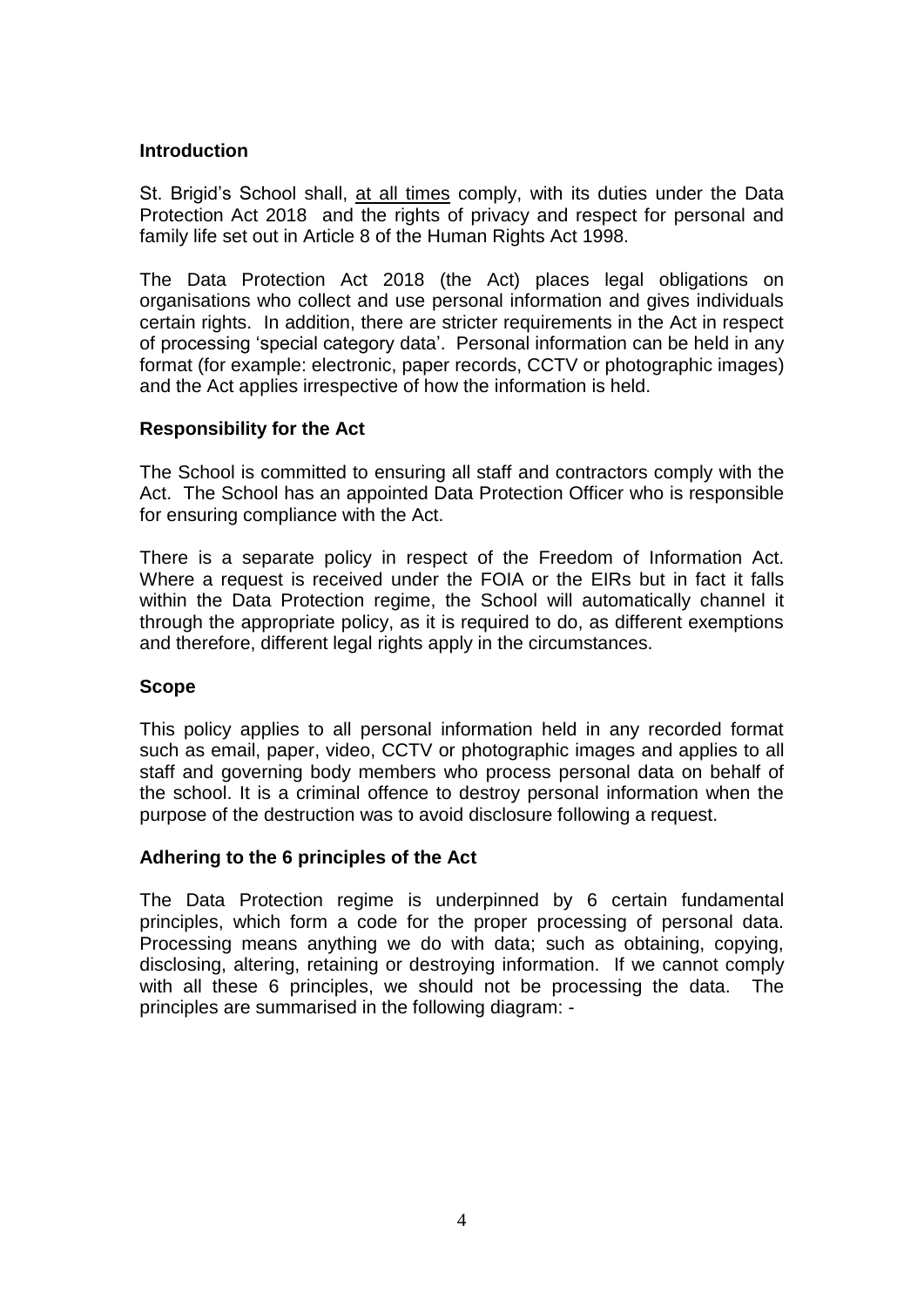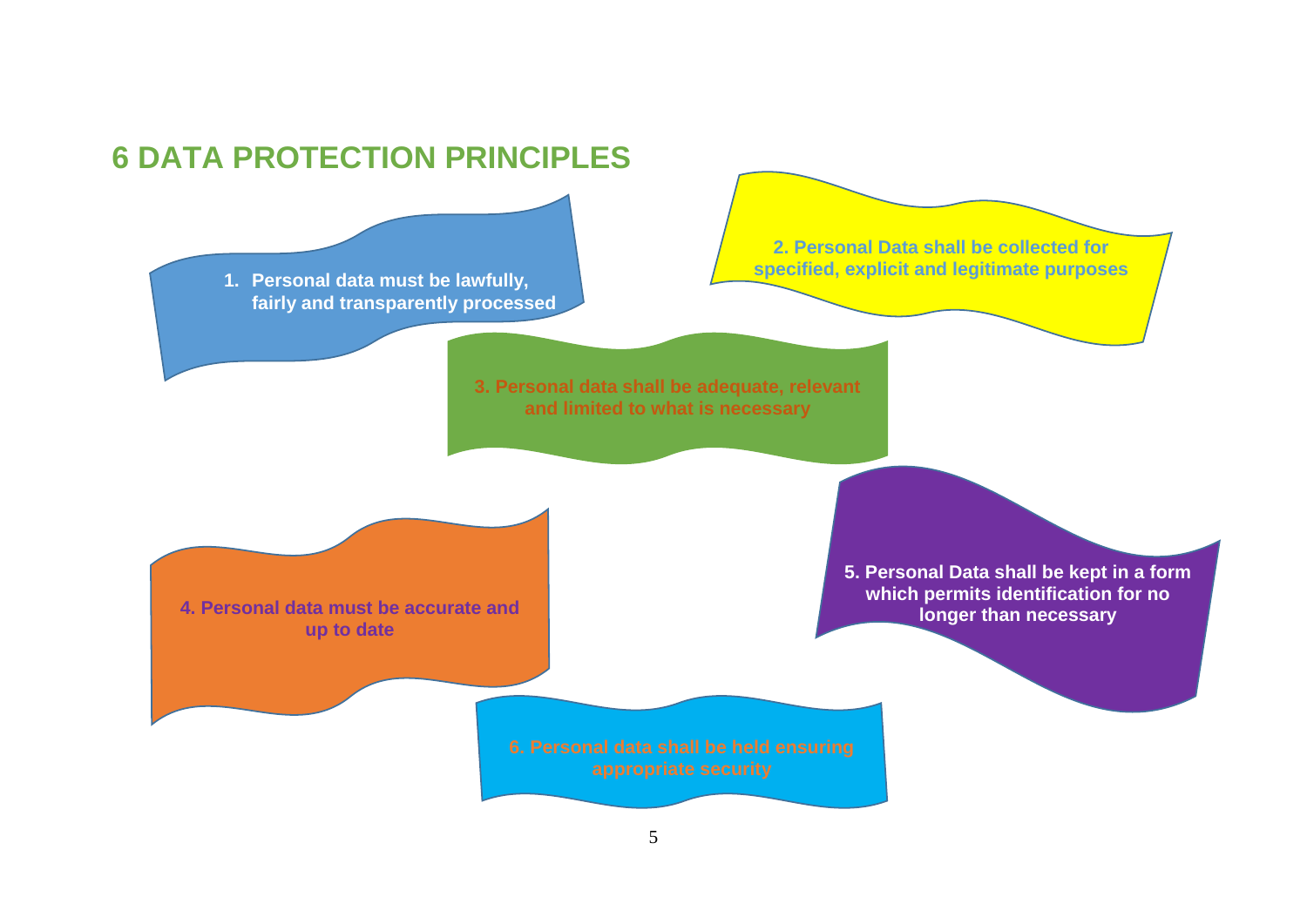The School will ensure that: -

- It has in place procedures for complying with the six principles.
- Training on our data protection duties shall be mandatory for all staff. All new staff receive appropriate data protection training on induction and that refresher training and guidance is provided periodically, so that they understand that they are contractually responsible for complying with the law and know how to process information in accordance with these 6 principles.
- Advanced level training is provided to those members of staff who deal with highly sensitive personal information, such as the Special Educational Needs Co-Ordinator. Training needs mapping will be conducted, to identify those who require regular advanced training on data protection and information sharing, to enable them to share with confidence.
- Everyone managing and handling personal information are individually and collectively responsible for compliance with this policy.
- A failure to follow this policy may result in disciplinary action or even criminal prosecution in the case of a wilful and deliberate breach.
- That individuals are informed of the purposes for which their data will be used and that consent is sought for such use, where required under the Act. Examples of model privacy notices are attached as an appendix to this policy.
- All staff are trained to recognise a subject access request and what to do about one.
- All appropriate, technical and organisational security measures to safeguard personal information will be put in place including encrypting or ensuring increased security settings of removable devices such as laptops or mobile phones and restricting the use of USB sticks in line with the School's Information Security Policy.
- All staff are required to report data security breach incidents, including 'near misses' to their line manager who shall inform the Headteacher immediately.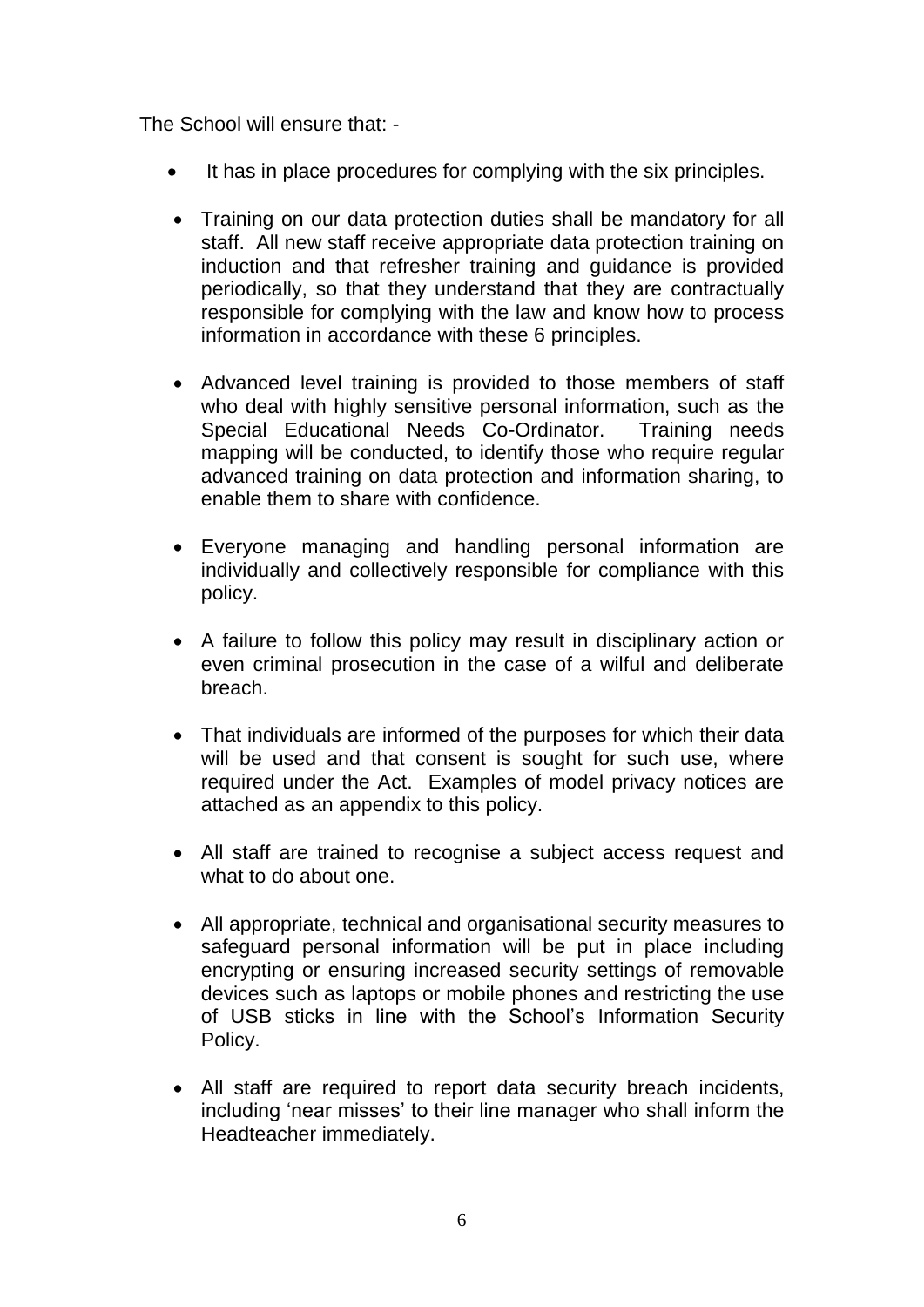# **Individual's Rights**

The School will ensure that individuals can exercise their rights as set out in the Act including:-

- the right to be informed of the purposes of the processing;
- the categories of personal data being processed;
- the right of subject access to their personal information;
- who will or is likely to receive their information;
- the envisaged period for which the data will be stored;
- the right to prevent processing of personal information in certain circumstances;
- the right to rectify, block, erase, restrict, object or correct inaccurate information;
- the right to lodge a complaint;

These rights apply to all living, identifiable individuals on whom the School processes personal information.

## **Subject Access Requests**

Article 15 of the GDPR provides the right for individuals to be told by the Data Controller (the organisation who determines the purposes for which and the manner in which personal information is processed)

- if we hold information about them,
- to ask what we use it for,
- to be given a copy of the information,
- to be given details of other organisations or people we disclose it to,
- to ask for incorrect data to be corrected,
- to ask us not to use personal information about them for direct marketing,
- to be compensated for damage or distress if we do not comply with the Act,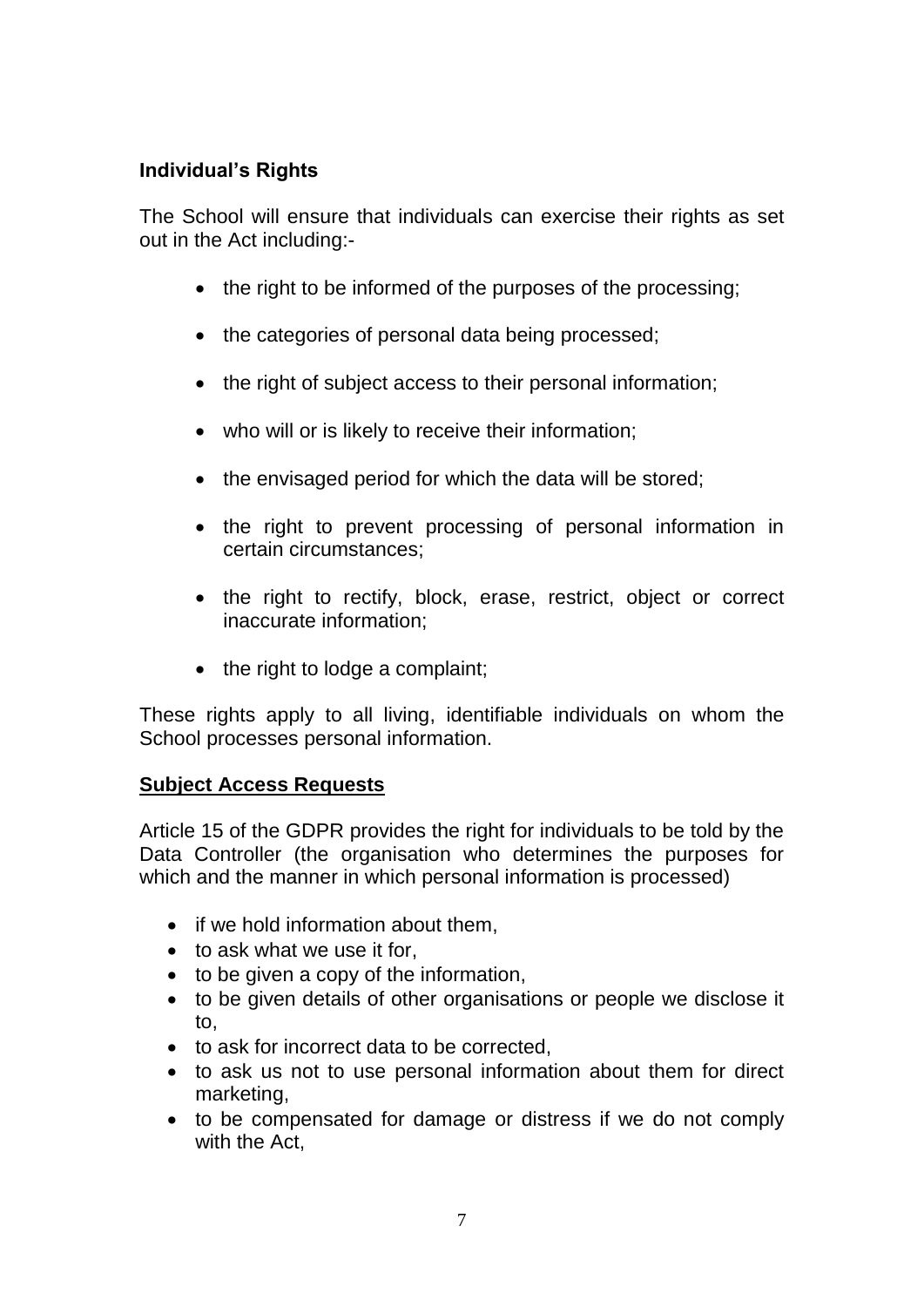- to object to decisions made only by automatic means for example where there is no human involvement,
- to ask the Information Commissioner's Office to investigate and assess whether we have breached the Act.

The School will supply this information providing the request is made verbally or in writing, and it is sufficiently clear what personal information is being sought; therefore sufficient information should be given by the applicant to enable the School to locate the information requested.

There is no fee applicable and the School should respond within one month, unless the request is complex or multiple, in which case it may be extended by two further months. The School will inform the applicant if it is extending the time frame in such circumstances setting out the reasons as to why.

The School will respond to such requests within one month, unless the request is manifestly unfounded or excessive. There is no definition within the Act, but in respect of an 'excessive' request, it is generally taken to mean that the effort the organisation would have to expend in complying with the requirement to provide a copy, is disproportionate to the benefit to be derived by the individual in receiving it. In such circumstances the School will refuse the request.

Advice should be sought from the School's Data Protection Officer in the first instance, ideally before the School commence their search and collation of the data.

Applicants should be aware that if possible, they should resist submitting a subject access request during the school summer holidays as responding within the one month time line may be an issue.

Where the individual makes a request electronically, the School will provide the information in a 'commonly used electronic format' in accordance with the GDPR; unless the applicant requests otherwise.

A request for personal information should be submitted on the standard form in Appendix 3 to the school. (by email: stbrigidsadmin@denbighshire.gov.uk)

#### **What if the data includes information about other people?**

Applicants will not automatically be given access to parts of their information which also identify other people, without that third party's agreement, even if they are related. Disclosure will depend on the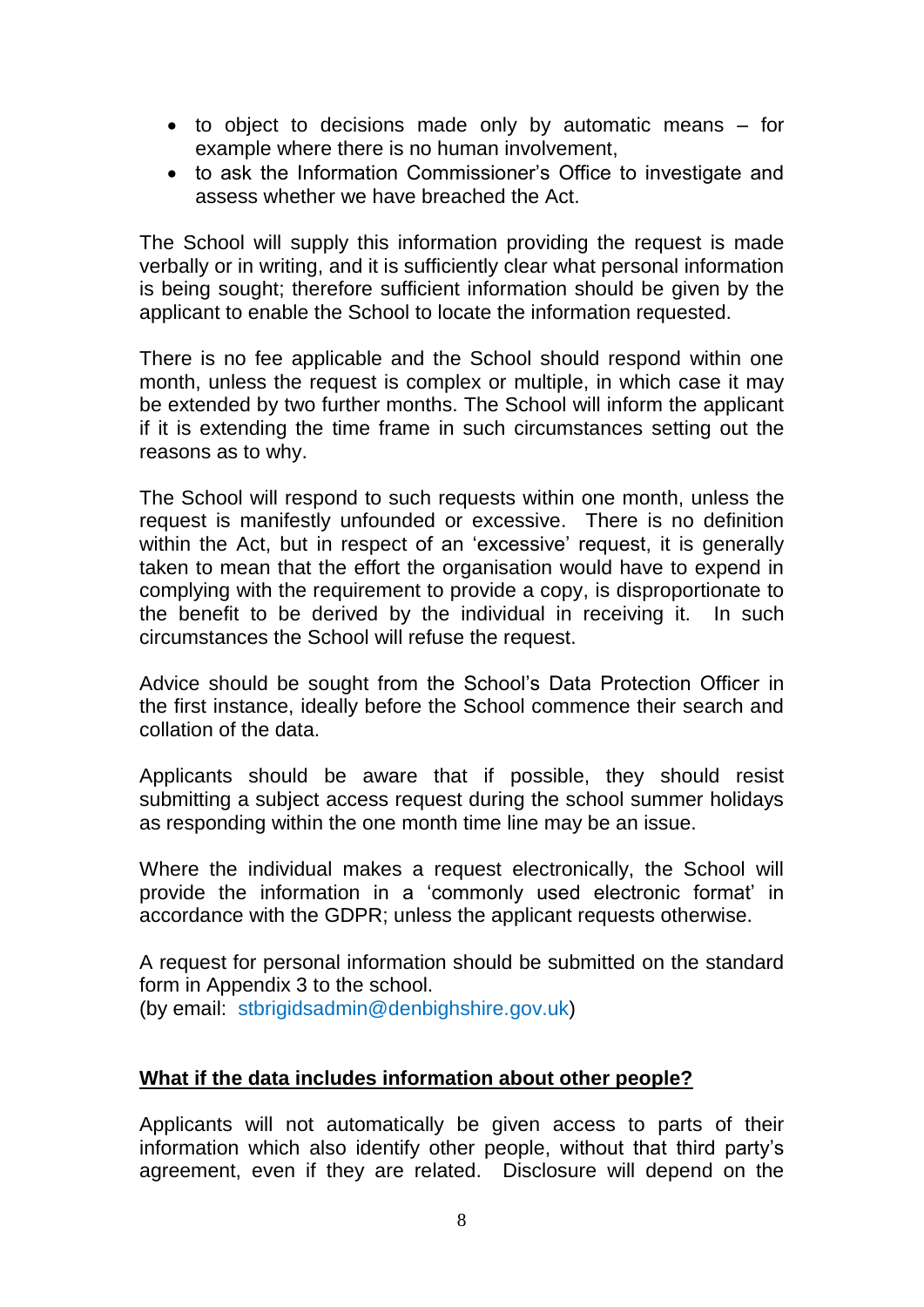context and whether information is already within knowledge and all the circumstances of the case. Seek advice if in doubt.

The Act says that the School would not have to comply with the request if it would mean disclosing information about another individual who can be identified from that information, except if:

- the other individual has consented to the disclosure; or
- it is reasonable to comply with the request without that individual's consent.

In determining whether it is reasonable to disclose the information, the School must take into account all of the relevant circumstances, including:

- the type of information that would be disclosed;
- any duty of confidentiality owed to the other individual;
- any steps taken to seek consent from the individual;
- whether the other individual is capable of giving consent;
- any express refusal of consent by the individual.

These are areas should be taken into account, but they are not necessarily determinative, as the decision is one for the School to make, balancing the data subject's rights against other individual rights.

This does not apply to school staff and governing body members or other professional officers, whose name may appear within a person's information, it is expected that this will be disclosed unless there is a risk of 'serious harm'. The serious harm test is a legal test and advice should be sought. The GDPR provides that it is expected that school professionals will be disclosed.

#### **What about requests for information about children or young people?<sup>1</sup>**

All the rights set out in the paragraph above are equally applicable. However, it should be remembered that even if a child is too young to understand the implications of the subject access rights, it is still the right of the child rather than anyone else such as a parent or guardian. So it is the child who has a right of access to the information held about them, even though in the case of young children these rights are likely to be exercised by those with parental responsibility.

 $\overline{a}$ <sup>1</sup> Extracted from the ICO guide to the GDPR 22<sup>nd</sup> March 2018.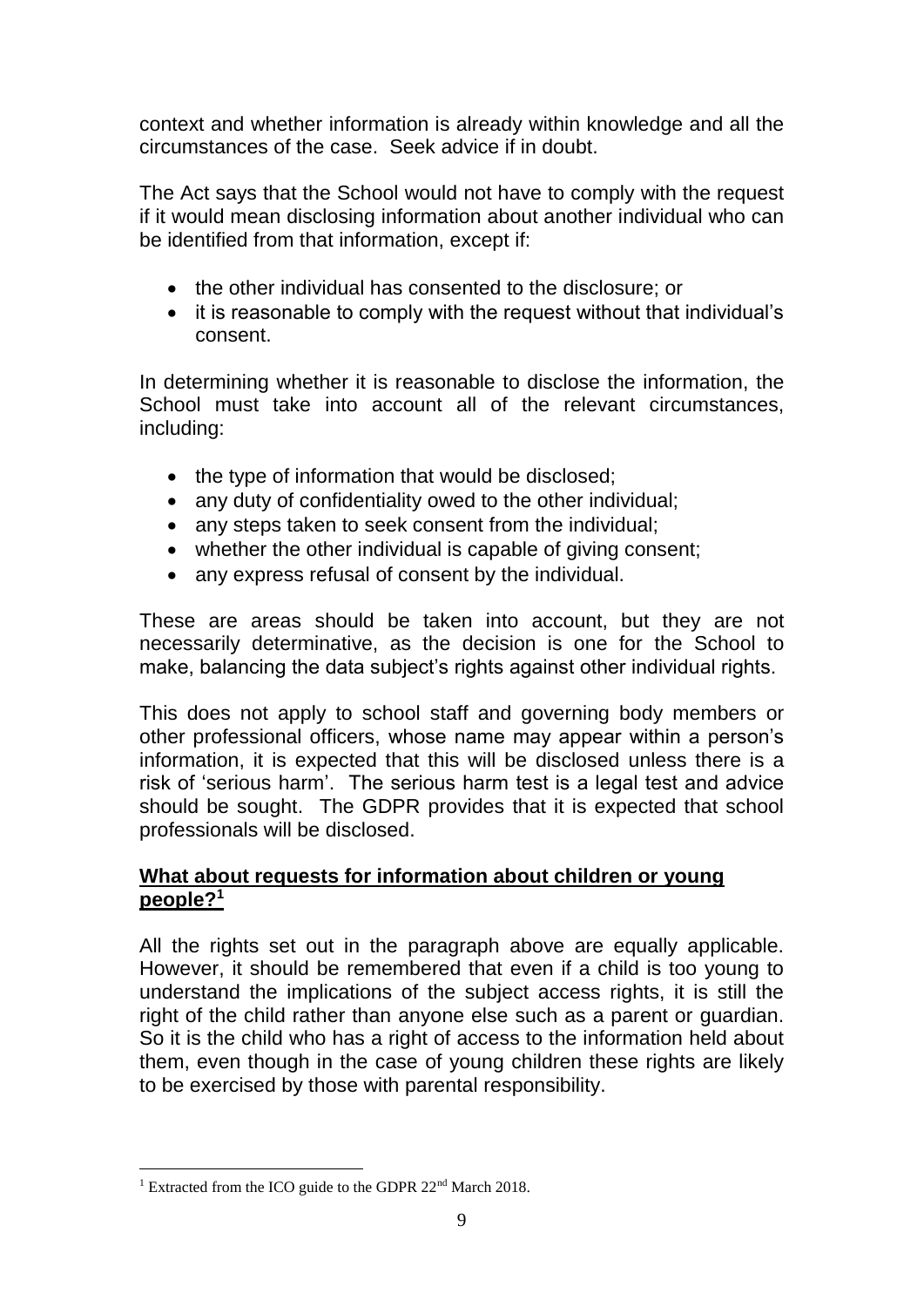Before responding to a subject access request for information held about a child, the School should consider whether the child is mature enough to understand their rights. If the School is confident that the child can understand their rights, it should respond directly to the child. The School may however, allow the parent to exercise the child's rights on their behalf if the child authorises this, or if it is evident that this is in the best interests of the child.

What matters is that the child is able to understand (in broad terms) what it means to make a subject access request and how to interpret the information they receive as a result of doing so. When considering borderline cases, the School should take into account, (in no particular order) among other things:

- the childs' level of maturity and their ability to make decisions like this,
- the nature of the personal data,
- any court orders relating to parental access or responsibility that may apply,
- any duty of confidence owed to the child or young person,
- any consequences of allowing those with parental responsibility access to the child's or young persons' information. This is particularly important if there have been allegations of abuse or ill treatment;
- any detriment to the child or young person if individuals with parental responsibility cannot access this information;
- any views of the child or young person has on whether their parents should have access to information about them.

In Scotland there is a presumption that a person 12 years and over is of sufficient age and maturity, unless the contrary is shown. The law in Wales does not specify an age and competence is assessed depending on the level of understanding of the child, but it does indicate an approach that will be reasonable.<sup>2</sup>

## **Exemptions**

The School may also under the Act and Article 15 GDPR refuse disclosure of data under the right of access provisions, where the serious harm test is met in respect of disclosure of education data.

 $\overline{a}$ <sup>2</sup> The test on Gillick competency is also helpful in the context of data protection requests.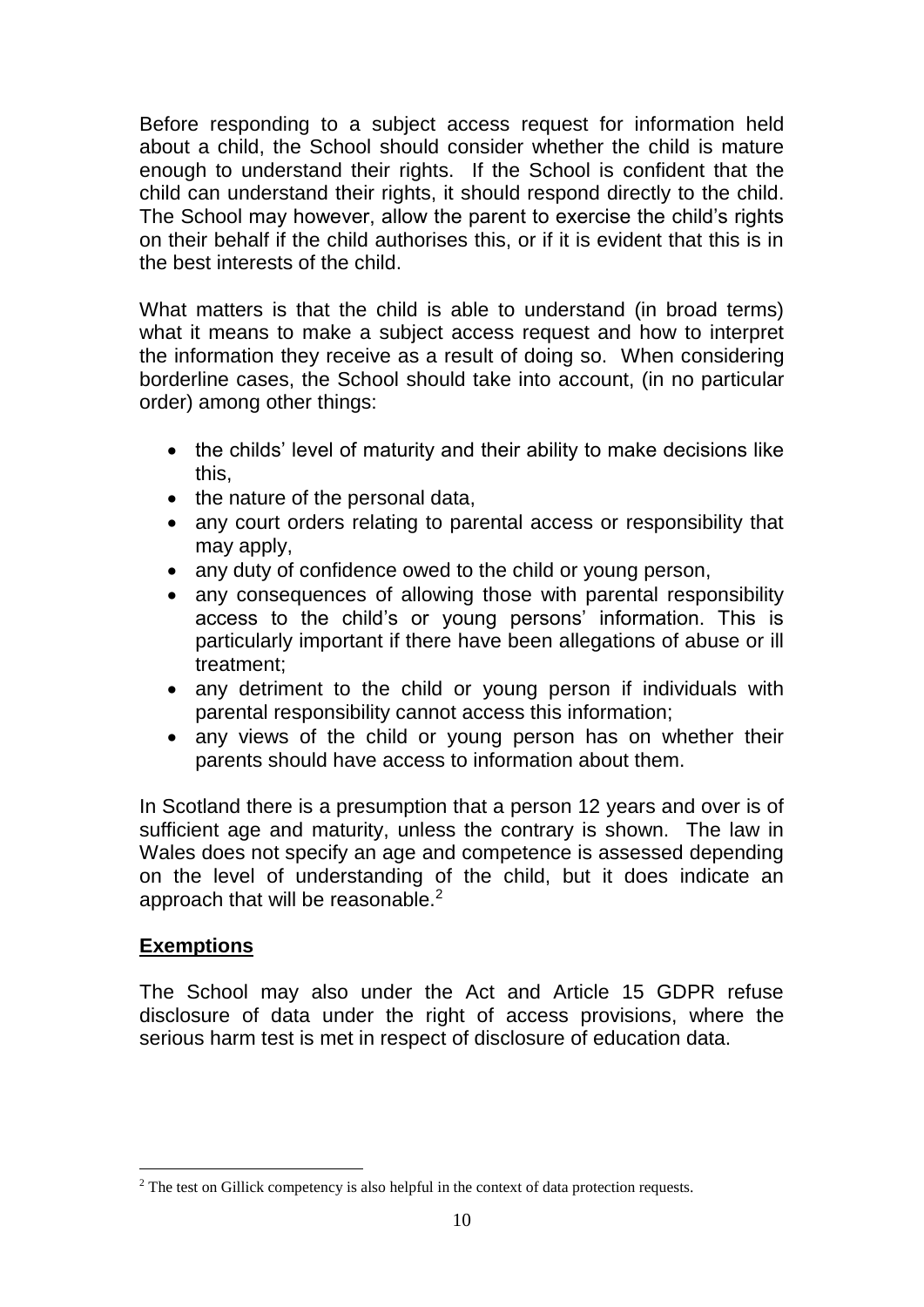## **Information Sharing**

Information sharing is a complex area spanning many statutes and often the detail is hidden in secondary legislation (such as orders or statutory instruments). Decisions on whether to share information must be taken on a case-by-case basis and there could not be a blanket policy statement to follow as this is likely to be unlawful. In addition, understanding what can legally constitute 'consent', is also fundamental.

However, the following statements should clarify previous common myths or misunderstandings regarding information sharing:

**The Data Protection Act does not prevent, neither should it be seen as a barrier, to lawful information sharing.** 

**The School is not legally required to have an 'Information Sharing Protocol' in place, in order to share. The lack of an ISP should not be a reason for not sharing information that could help a practitioner deliver services to a person.** 

**Some Schools have signed up to the Wales Accord on the Sharing of Personal Information (WASPI), however not every information sharing arrangement will need to be WASPI approved.** 

**Consent is not a prerequisite to information sharing – but several legal regimes (including the Data Protection Act) confirm that the obtaining of valid consent will permit information to be shared lawfully, but you may be able to rely on other grounds to share rather than obtain consent.** 

**Confidentiality you may owe to an individual, can, and in some circumstances,** *must* **be overridden, such as concerns that a vulnerable adult or child may be at risk of serious or significant harm. Follow the relevant procedures without delay.** 

Attached as Appendix 2 are seven golden rules for information sharing reproduced from the HM Government publication 'Information Sharing; Guidance for practitioners and managers'. These rules compliment the Welsh Government's WASPI principles that the School may have signed up to; Denbighshire County Council has signed up to WASPI and supports Denbighshire Schools to also do so. The golden principles below are equally relevant in Wales and provide school staff with clear quidelines when they decide to share information.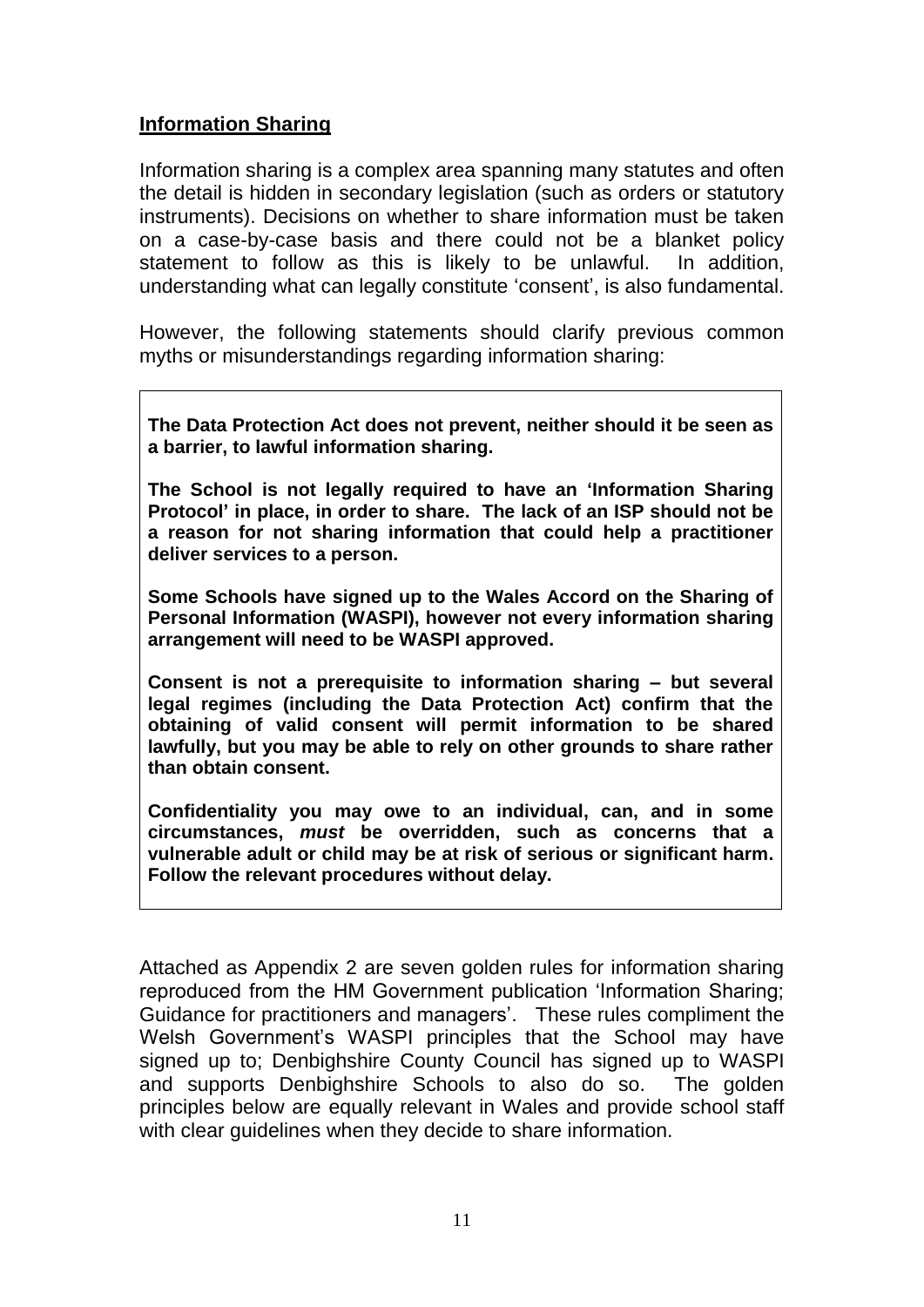#### **Requests from third parties (eg the Police) for an individual's personal information**

Occasionally the School may receive formal requests under the Act from other agencies or third parties such as the police, DWP or HMRC, solicitor's firms etc., to physically access or receive a copy of the information relating to an individual. These sections do not provide the School with an automatic reason to disclose, as is explained below.

The Act deals with several situations in which personal data is processed for the following 'crime and taxation' purposes:

- the prevention or detection of crime;
- the capture or prosecution of offenders; and
- the assessment or collection of tax or duty.

The personal data could be disclosed if the disclosure is for any of the above crime or taxation purposes and the above purposes are 'likely to be prejudiced' if the School did not disclose e.g. to the police or the Inland Revenue. The threshold for disclosure in these circumstances needs to be more than a mere risk of prejudice and needs to be a significant and weighty chance of prejudice to the above purposes. In such circumstances you would need the third party to set out what information they wanted to see (or envisaged) and what legal powers they are relying on and evidence of identity. Seek advice from the School's Data Protection Officer or legal services if in doubt.

Disclosure of personal information over the telephone or face to face without establishing the identity of the recipient should be avoided.

#### **What about our external suppliers and the School outsourcing personal data processing?**

The School uses third party organisations to perform some of its functions. Where such 'outsourcing' arrangements involve the processing of personal data, certain legal obligations are placed on the school to ensure this supplier looks after the personal information in the same secure way as the School does. These obligations are more onerous now under GDPR than under the old data protection legislation therefore extra care needs to be taken when entrusting a third party supplier with personal data. Seek advice if you are in doubt. Follow your Schools Purchasing Rules (or Contract Procedure Rules).

It is legal requirement that the obligations imposed on the supplier (known as the data processor) be set out in a written contract or letter. The Council's Standard Corporate Terms and Conditions should be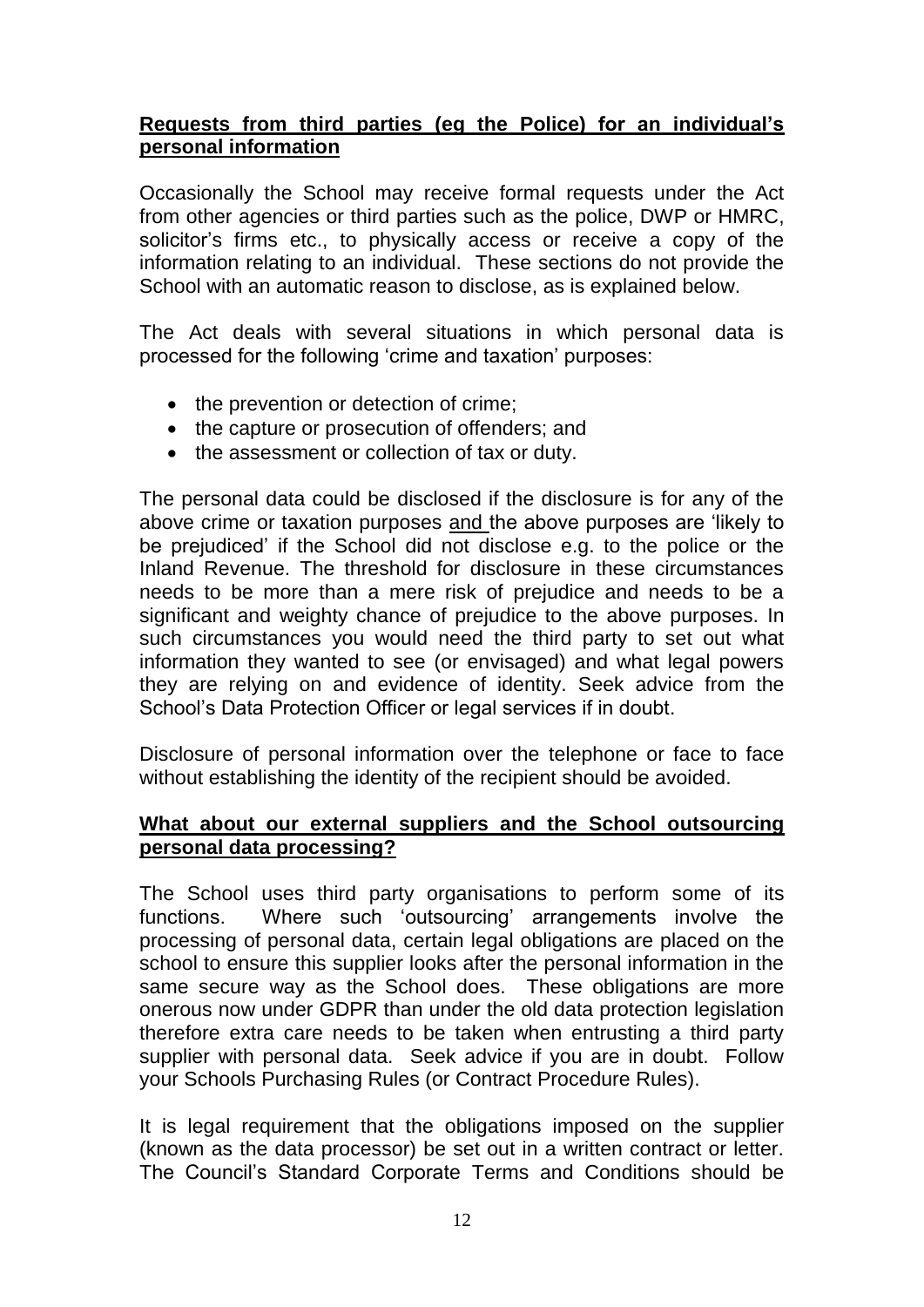used – these are available from the Council's Corporate Procurement Unit – the obligations are already set out in these standard contracts so you know you will be covered. The Procurement Unit may identify a framework that is already set up and the contract terms are already included and suppliers vetted.

## **Introduction of new systems that affect personal information – what should the School consider?**

In developing information systems or new business processes or changes to our existing processes, that involve personal information, it is now a requirement to carry out a Data Protection Impact Assessment (DPIA) and to build in privacy-friendly solutions as part of modernising or introducing new systems. This is referred to under the GDPR as 'Privacy by Design and Default' and the DPIA can be a useful tool to help identify risks and help the School manage those risks and where possible eliminate them.

The Council has standard templates for carrying out DPIAs so you have an audit trail of how you have considered the impact of the new system on people's personal data. These are available on the Business Improvement and Modernisation section of the intranet.

## **Email Use**

School staff should only use an authorised email account to communicate in respect of school business and functions. Under no circumstances should school staff (including fixed term, temporary, supply, agency or otherwise) use their personal email account to communicate with pupils, in order to protect all individuals concerned. Any staff member communicating in breach of this policy may face disciplinary action.

## **Data Security Breaches**

All data security breaches, including 'near misses', must be reported to the Line Manager responsible, who shall immediately inform the Headteacher who shall advise on the necessary steps that need to be taken to contain any resultant damage and inform individuals who may be affected. A central record of all breaches will be retained and serious breaches must now be reported to the Information Commissioner's Office. There is a standard breach notification form on their website. The School's Data Security Breach policy should be consulted. A flowchart is set out in Appendix 4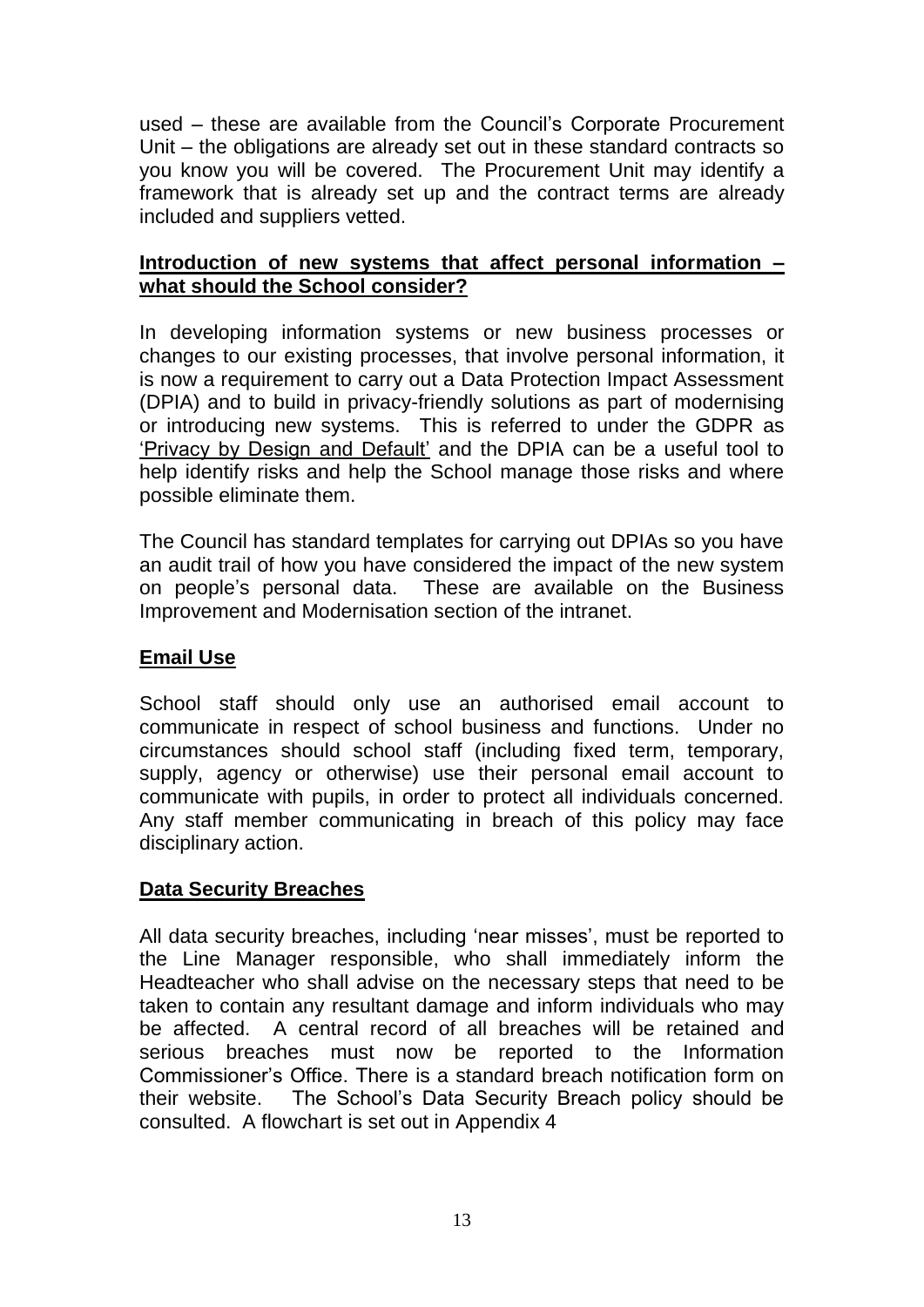## **Oversight arrangements and review of policy**

This policy will be reviewed no later than December 2021. Compliance with this policy and related procedures will be monitored by the School Leadership team and the Governing Body.

## **Complaints**

A review of the School's decision to *withhold* personal information where an applicant has made a subject access request, can be made to the School's Data Protection Officer who will facilitate a review. If the decision is upheld, and the applicant remains unsatisfied they may appeal to the Information Commissioner's Office

#### Contact details

Information Commissioner Wycliffe House Water Lane Wilmslow **Cheshire** SK9 5AF

Tel 01625 545745

#### [www.informationcommissioner.gov.uk](http://www.informationcommissioner.gov.uk/)

#### Key Contact details:

- Wales Accord on the Sharing of Personal Information The WASPI team is currently hosted by the health authority and their contact details are available on their website [www.waspi.org](http://www.waspi.org/)
- Joint Corporate Procurement Unit Legal, HR and Democratic Services Level 2 County Hall Ruthin **Denbigshire** Telephone number: Email:
- Subject Access Requests stbrigidsadmin@denbighshire.gov.uk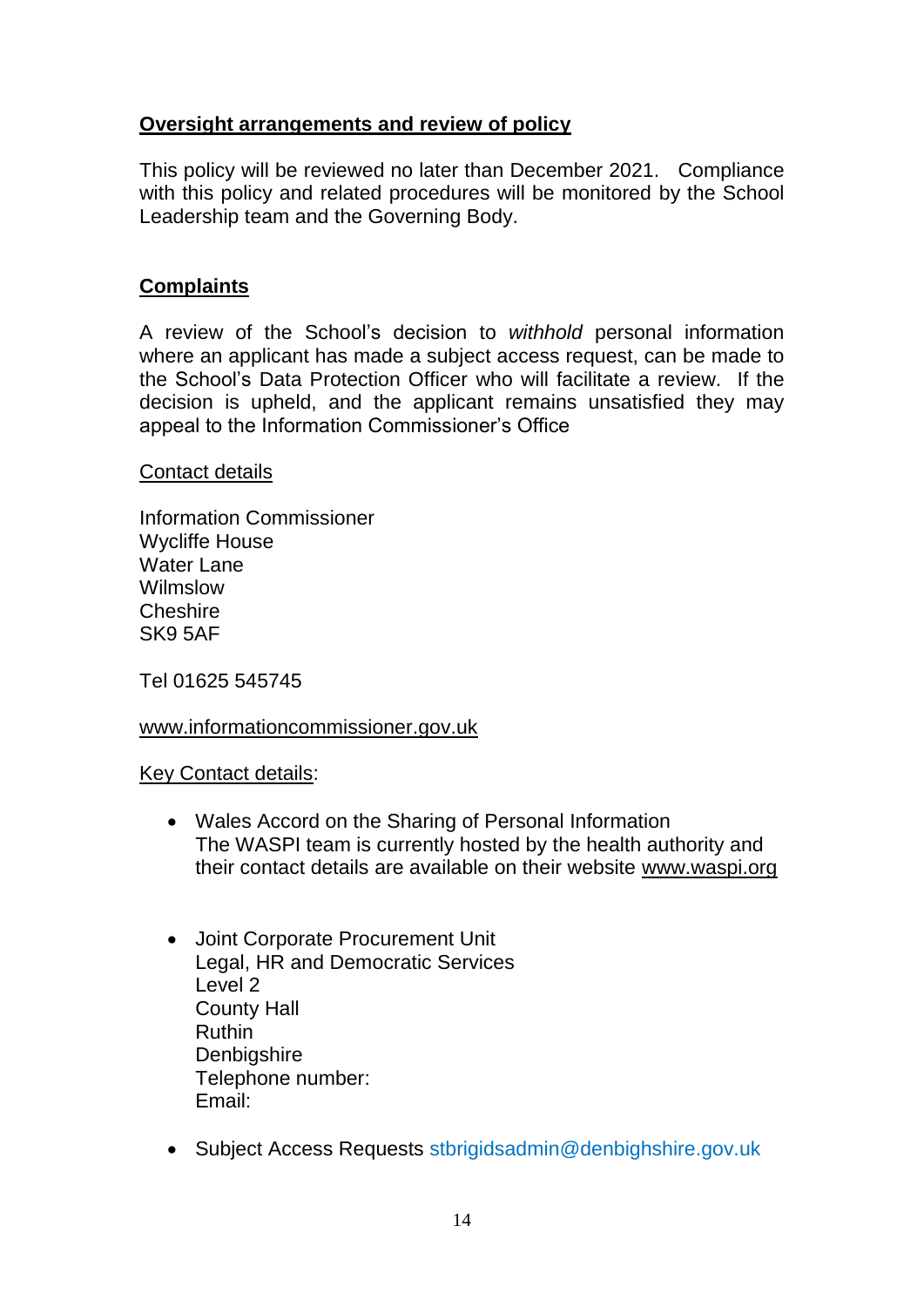# **Privacy Notice (Secondary Schools)**

# **The categories of pupil information that we process include the following non-exhaustive list:**

- personal identifiers and contacts (such as name, unique pupil number, contact details and address)
- characteristics (such as ethnicity, language, and free school meal eligibility)
- safeguarding information (such as court orders and professional involvement)
- special educational needs
- medical and administration (such as doctors information, child health, dental health, allergies, medication and dietary requirements)
- attendance (such as sessions attended, number of absences, absence reasons and any previous schools attended)
- assessment and attainment (such as post 16 courses enrolled for and any relevant results)
- behavioural information (such as exclusions and any relevant alternative provision put in place)
- information about attendance on school trips and activities (safety issues and risks for keeping a pupil safe, emergency contact details; next of kin)
- food allergies (for catering)

# **Why we collect and use pupil information**

We collect and use pupil information, for the following purposes:

- a) to support pupil learning
- b) to monitor and report on pupil attainment progress
- c) to provide appropriate pastoral care
- d) to assess the quality of our services
- e) to keep children safe (food allergies, or emergency contact details)
- f) to meet the statutory duties placed upon us by the Welsh Government with regard to data collection.
- g) to communicate effectively with parents and carers.
- h) To enable pupils to move from one educational setting to another seamlessly, or where we have co-operation arrangements with other schools, for delivery of local curricular entitlements.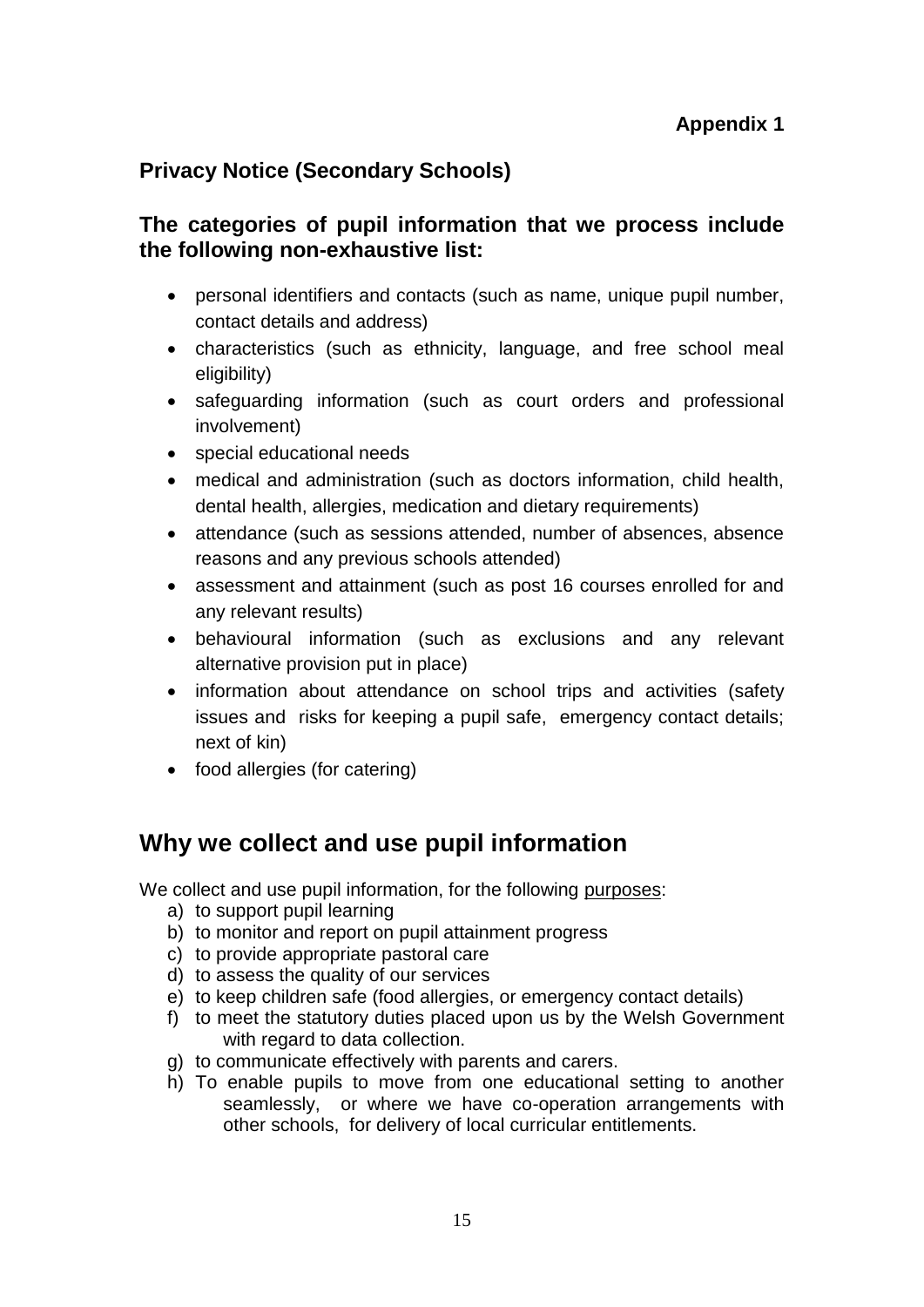Under the General Data Protection Regulation (GDPR), the lawful bases we rely on for processing pupil information will usually be the following:

- As data controller, the School uses the information received for the purposes listed above to enable us to carry out data processing necessary for the performance of a task carried out in the public interest and in the exercise of official authority or where we have a legal obligation to process.
- In addition, concerning any 'special category data', where the processing is necessary for reasons of substantial public interest; or where we have obtained explicit consent.

## **How we collect pupil information**

We collect pupil information via admission forms or registration forms completed at the start of school years; via 'common transfer files', or file transfer from a previous school.

Pupil data is essential for the schools' operational use. Whilst the majority of pupil information you provide to us is mandatory, some of it requested on a voluntary basis. In order to comply with the data protection legislation, we will inform you at the point of collection, whether you are required to provide certain pupil information to us or if you have a choice in this.

## **How we store pupil data**

We hold pupil data securely for the set amount of time shown in our data retention schedule. For more information on our data retention schedule and how we keep your data safe, please visit the school website for the latest information. We are required to retain certain educational information until a pupil's 25<sup>th</sup> birthday for example.

## **Who we share pupil information with**

We routinely share relevant pupil information with:

- schools that the pupils attend after leaving us
- our local authority
- Welsh Government
- NHS /school nurse; either directly or via the local authority such as for immunisation programmes.

# **Why we regularly share pupil information**

We do not share information about our pupils with anyone without consent unless the law and our policies allow us to do so. Where appropriate we will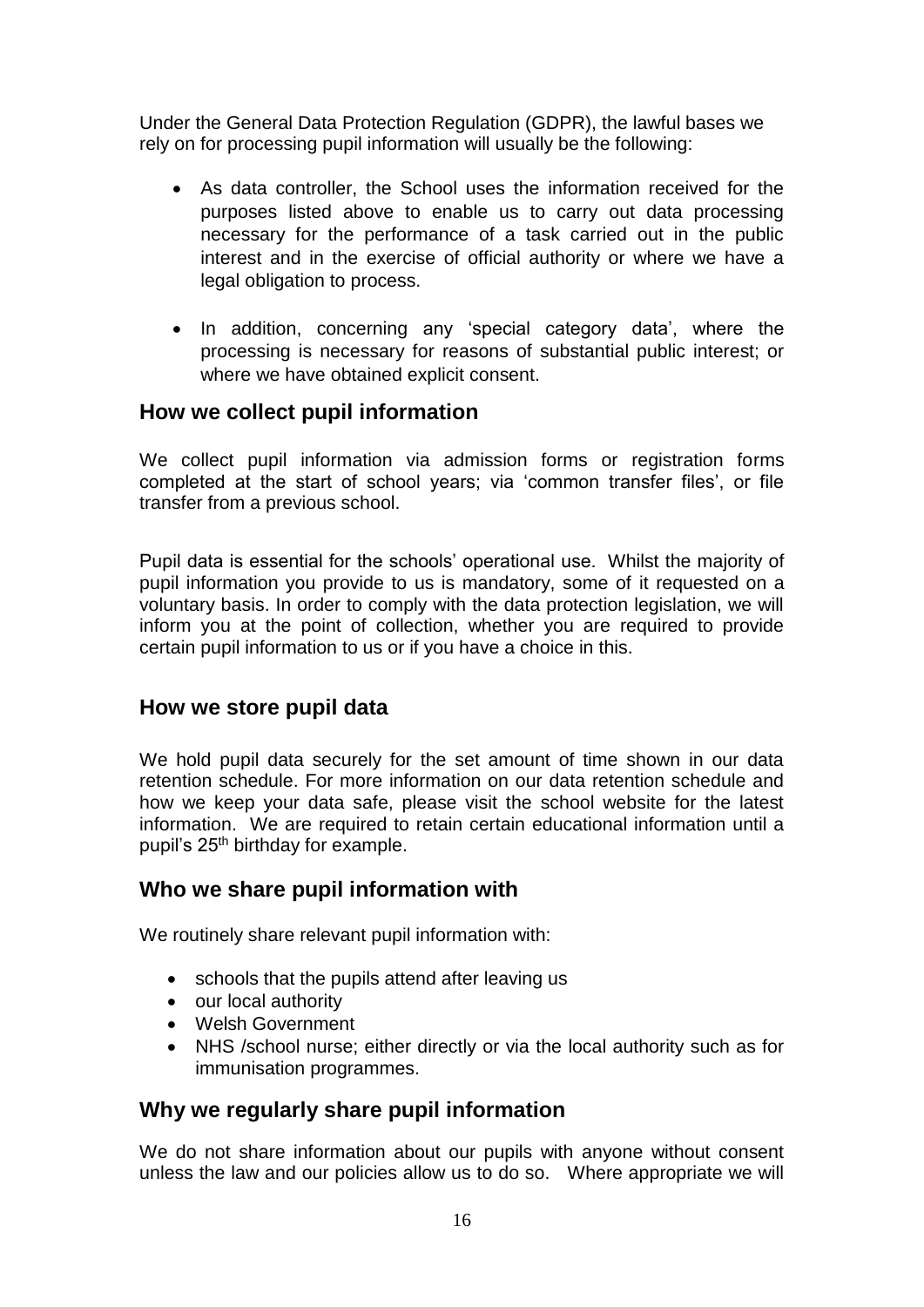aim to have a formal Information Sharing Protocol in place and have made a commitment to developing these in accordance with national standards laid down by the Welsh Government's Wales Accord on the Sharing of Personal Information (WASPI) see [www.waspi.org](http://www.waspi.org/)

## **Youth support services**

We also pass pupil information to our local authority and / or providers of youth support services, under the Learning and Skills Act 2000 and the Learning and Skills (Wales) Measure 2009, as they have responsibilities in relation to the education or training; from aged 11 to 19. This enables them to provide services as follows:

- youth support services
- careers advisers
- post 16 education and training providers

The information shared is limited to the child's name, address and date of birth. However where a parent or guardian provides their consent, other information relevant to the provision of youth support services will be shared. This right is transferred to the child / pupil once they reach the age 16 under the Learning and Skills Act 2000 (s126(2)).

Data is securely transferred to the youth support service and held for in accordance with the Data Protection Act 2018. The receiving organisation eg Careers Wales, will then become the Data Controller in respect of the sent information and will provide you with any privacy or fair processing information directly.

# **Welsh Government**

The Welsh Government collects personal data throughout a pupil's school life from educational settings and local authorities via various statutory data collections such as:

- Pupil Level Annual School Census (PLASC)
- Educated other than at school (EOTAS) pupil level collection
- National data collection (NDC)
- Attendance collection
- Welsh National Tests (WNT) data collection
- Post 16 data collection

In addition to the data collected as part of PLASC, the Welsh Government and Local Authorities also receives information regarding National Curriculum assessments, public examination results, and attendance data at individual pupil level which comes from Schools and /or Awarding Bodies (e.g. WJEC).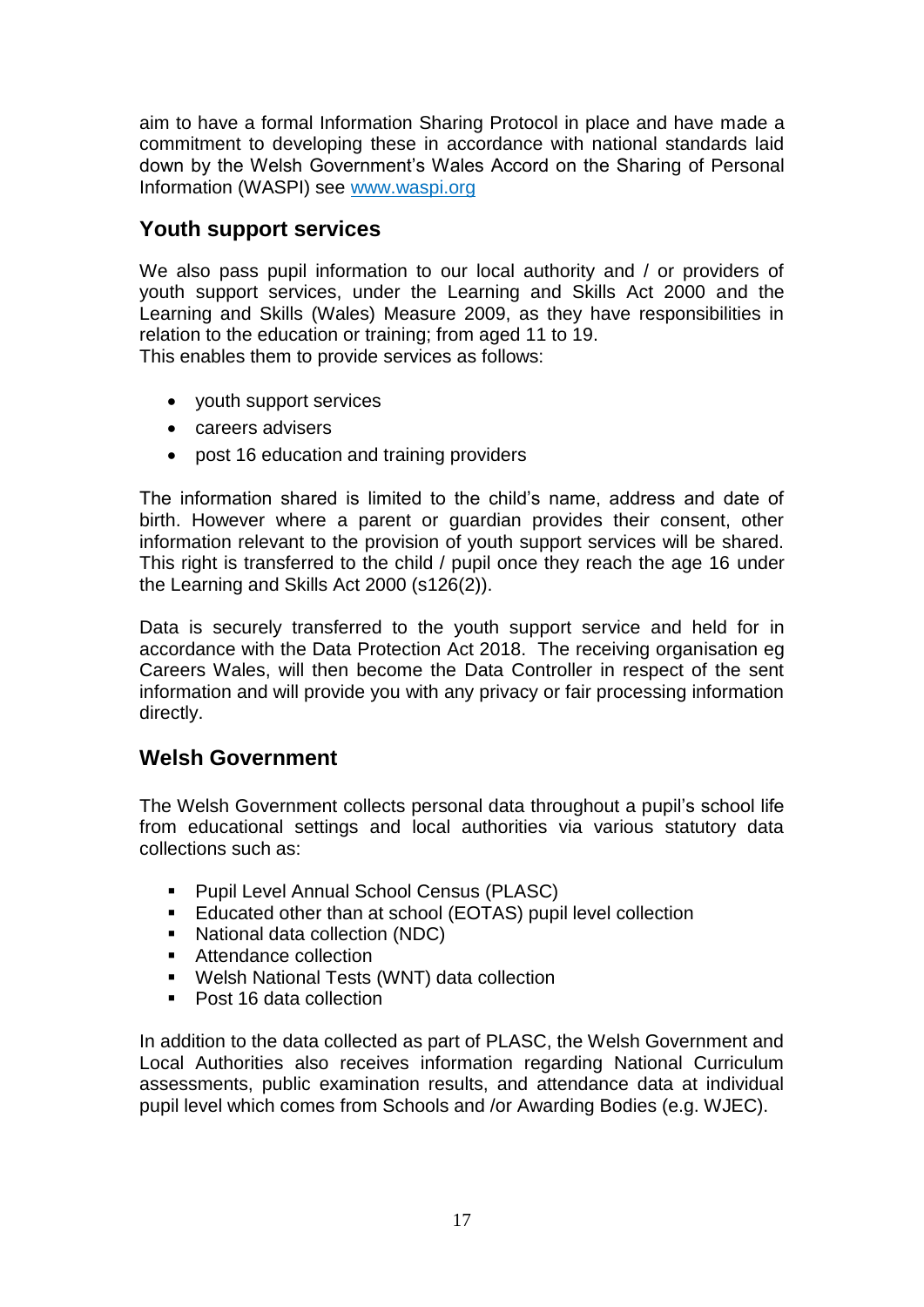We are required to share information about our pupils with the Welsh Government either directly or via our local authority for the purpose of those data collections, under The Pupil Information (Wales) Regulations 2011.

Why do we share this data with the Welsh Government?

The pupil data that we lawfully share with the Welsh Government through data collections:

- underpins school funding, which is calculated based upon the numbers of children and their characteristics in each school.
- informs 'short term' education policy monitoring and school accountability and intervention (for example, school GCSE results or Pupil Progress measures).
- supports 'longer term' research and monitoring of educational policy (for example how certain subject choices go on to affect education or earnings beyond school)

All data is transferred securely and held by the Welsh Government under a combination of software and hardware controls.

For more information please visit the Welsh Government website on [www.gov.wales/School Data](http://gov.wales/topics/educationandskills/schoolshome/schooldata/ims/datamanagementims/?lang=en) and in particular the privacy notice entitled:

[What we do with the education related information that](http://gov.wales/docs/dcells/publications/171117-privacy-notice-en.doc) we receive from [schools and/or local authorities about children and young people.](http://gov.wales/docs/dcells/publications/171117-privacy-notice-en.doc)

## **Requesting access to your personal data**

Under data protection legislation, parents and pupils have the right to request access to information about them that we hold. To make a request for your personal information, or be given access to your child's educational record, please contact the school office directly.

In certain circumstances you also have the right to:

- object to processing of personal data that is likely to cause, or is causing, damage or distress
- prevent processing for the purpose of direct marketing
- object to decisions being taken by automated means
- in certain circumstances, have inaccurate personal data rectified, blocked, erased or destroyed; and
- a right to seek redress, either through the ICO, or through the courts

If you have a concern or complaint about the way we are collecting or using your personal data, you should raise your concern with us in the first instance or directly to the Information Commissioner's Office at https://ico.org.uk/concerns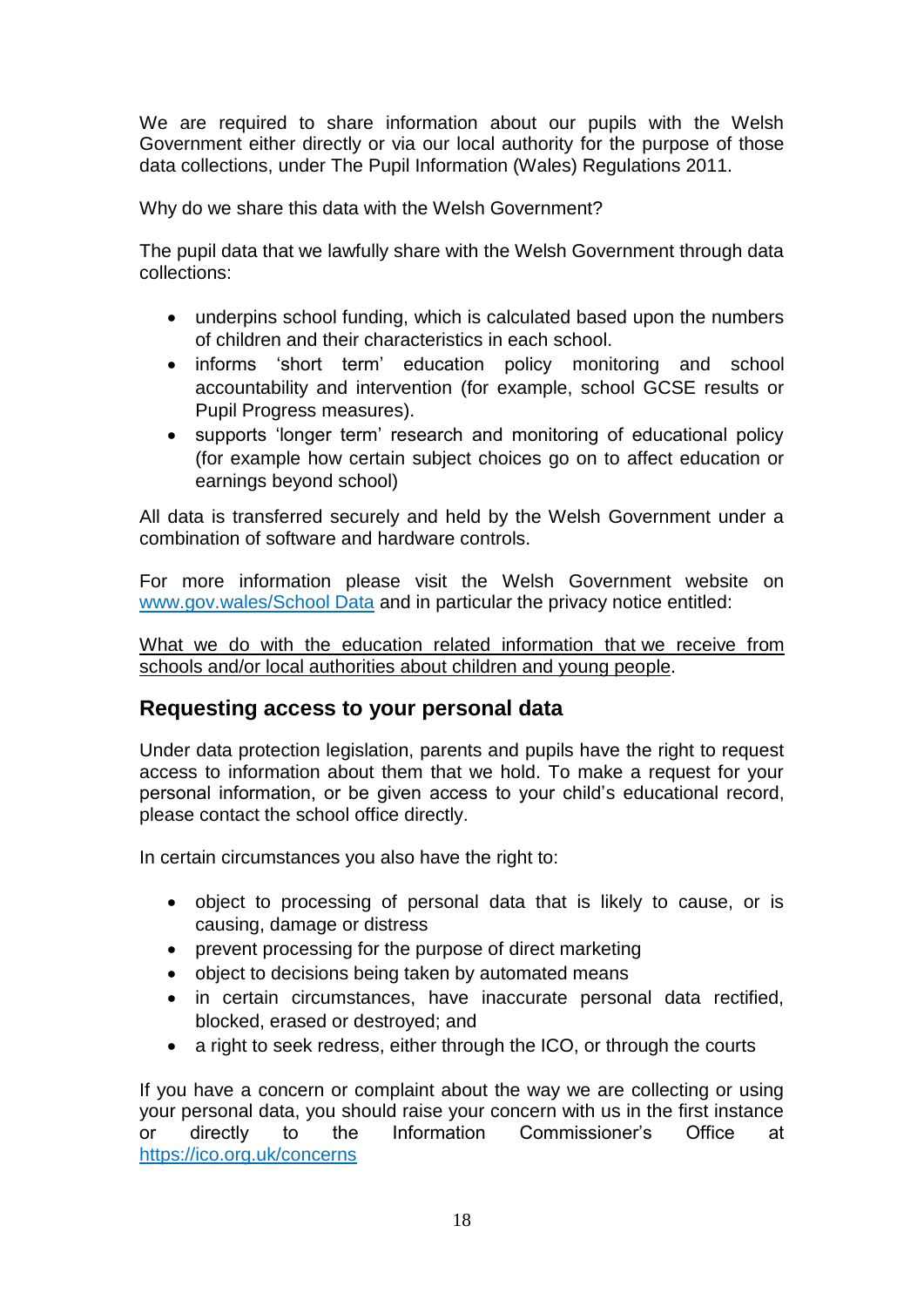# **Contact**

**If you would like to discuss anything in this privacy notice, please contact: Data Protection Officer for Schools, whose contact details are :**

Lisa Jones, Legal Services Manager at

**[dataprotection@denbighshire.gov.uk](mailto:dataprotection@denbighshire.gov.uk)**

Legal, HR and Democratic Services, Denbighshire County Council County Hall, Ruthin, Denbighshire. LL15 1YN

Tel: 01824 706275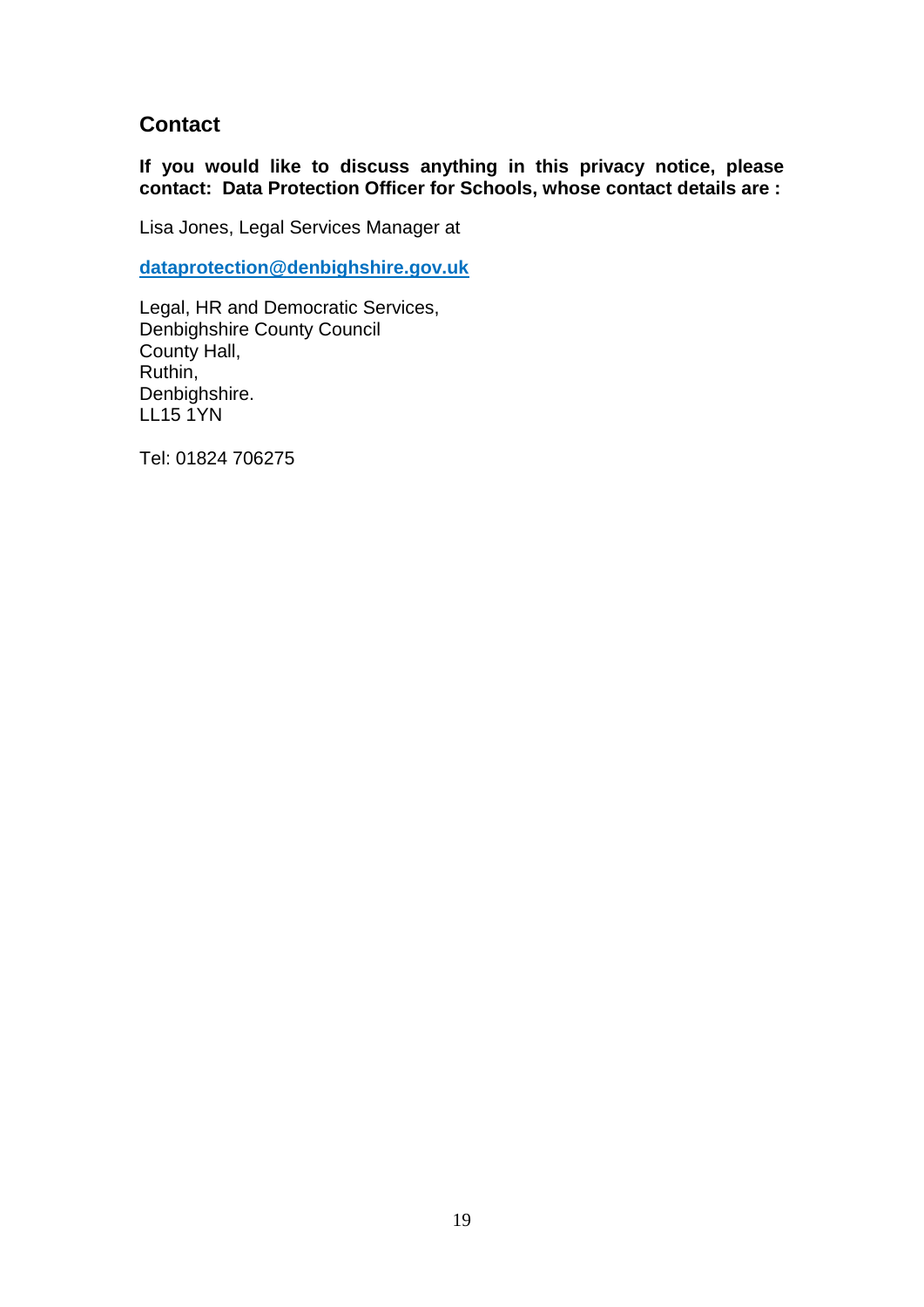# **Privacy Notice (Primary Schools)**

# **The categories of pupil information that we process include the following non-exhaustive list:**

- personal identifiers and contacts (such as name, unique pupil number, contact details and address)
- characteristics (such as ethnicity, language, and free school meal eligibility)
- safeguarding information (such as court orders and professional involvement)
- special educational needs
- medical and administration (such as doctors information, child health, dental health, allergies, medication and dietary requirements)
- attendance (such as sessions attended, number of absences, absence reasons and any previous schools attended)
- assessment and attainment (such as key stage 1 and phonics results)
- behavioural information (such as exclusions and any relevant alternative provision put in place)
- information about attendance on school trips and activities (safety issues and risks for keeping a pupil safe, emergency contact details; next of kin)
- food allergies (for catering)

# **Why we collect and use pupil information**

We collect and use pupil information, for the following purposes:

- i) to support pupil learning
- j) to monitor and report on pupil attainment progress
- k) to provide appropriate pastoral care
- l) to assess the quality of our services
- m) to keep children safe (food allergies, or emergency contact details)
- n) to meet the statutory duties placed upon us by the Welsh Government with regard to data collection.
- o) to communicate effectively with parents and carers.
- p) to enable pupils to move from one educational setting to another seamlessly

Under the General Data Protection Regulation (GDPR), the lawful bases we rely on for processing pupil information will usually be the following:

• As data controller, the School uses the information received for the purposes listed above to enable us to carry out data processing necessary for the performance of a task carried out in the public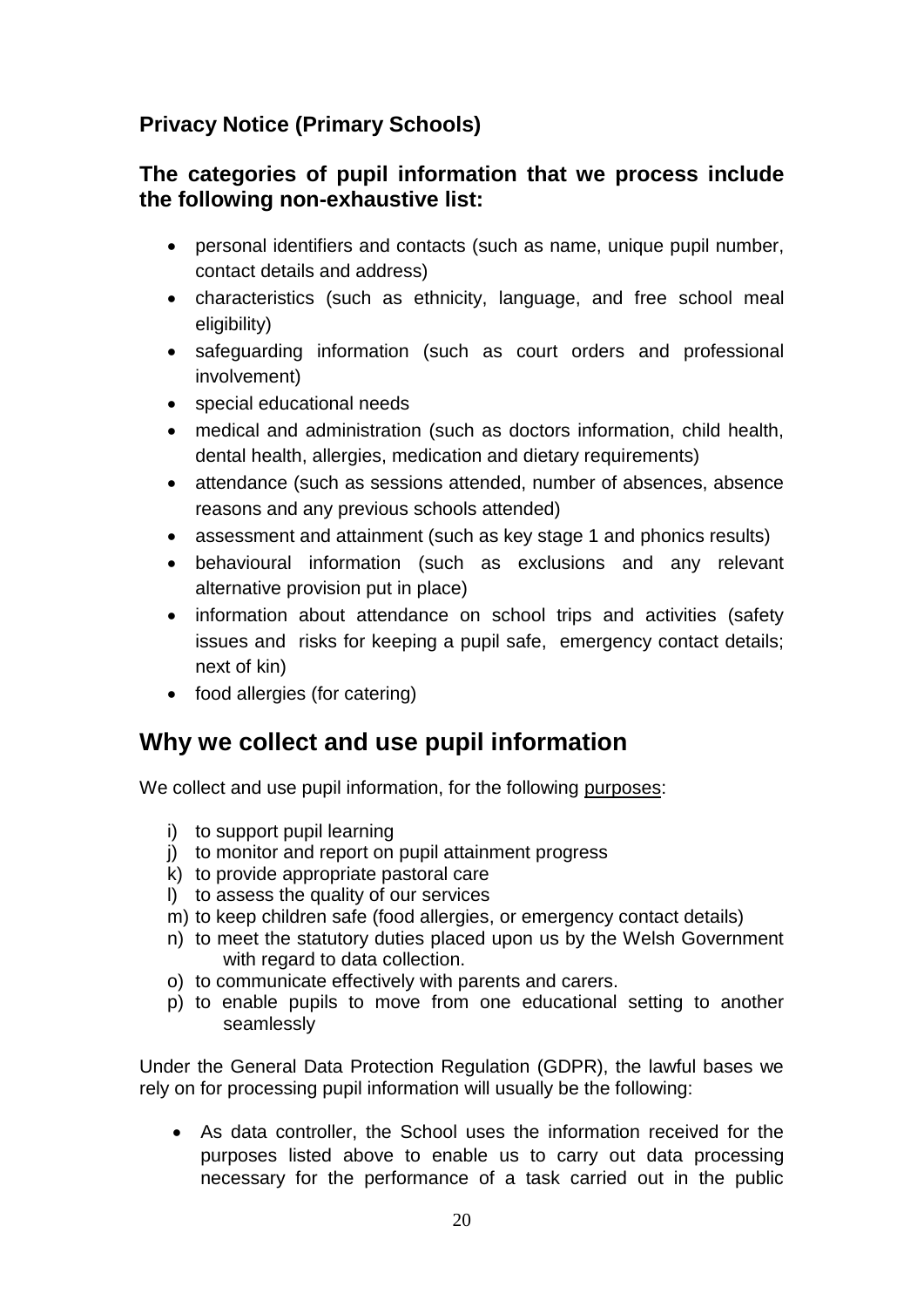interest and in the exercise of official authority or where we have a legal obligation to process.

• In addition, concerning any 'special category data', where the processing is necessary for reasons of substantial public interest; or where we have obtained explicit consent.

# **How we collect pupil information**

We collect pupil information via admission forms or registration forms completed at the start of school years; via 'common transfer files', or file transfer from a previous school.

Pupil data is essential for the schools' operational use. Whilst the majority of pupil information you provide to us is mandatory, some of it requested on a voluntary basis. In order to comply with the data protection legislation, we will inform you at the point of collection, whether you are required to provide certain pupil information to us or if you have a choice in this.

#### **How we store pupil data**

We hold pupil data securely for the set amount of time shown in our data retention schedule. For more information on our data retention schedule and how we keep your data safe, please visit the school website for the latest information. We are required to retain certain educational information until a pupil's 25<sup>th</sup> birthday for example.

## **Who we share pupil information with**

We routinely share relevant pupil information with:

- schools that the pupils attend after leaving us
- our local authority
- Welsh Government
- NHS /school nurse, either directly or via the local authority such as for immunisation programmes.

## **Why we regularly share pupil information**

We do not share information about our pupils with anyone without consent unless the law and our policies allow us to do so. Where appropriate we will aim to have a formal Information Sharing Protocol in place and have made a commitment to developing these in accordance with national standards laid down by the Welsh Government's Wales Accord on the Sharing of Personal Information (WASPI) see [www.waspi.org](http://www.waspi.org/)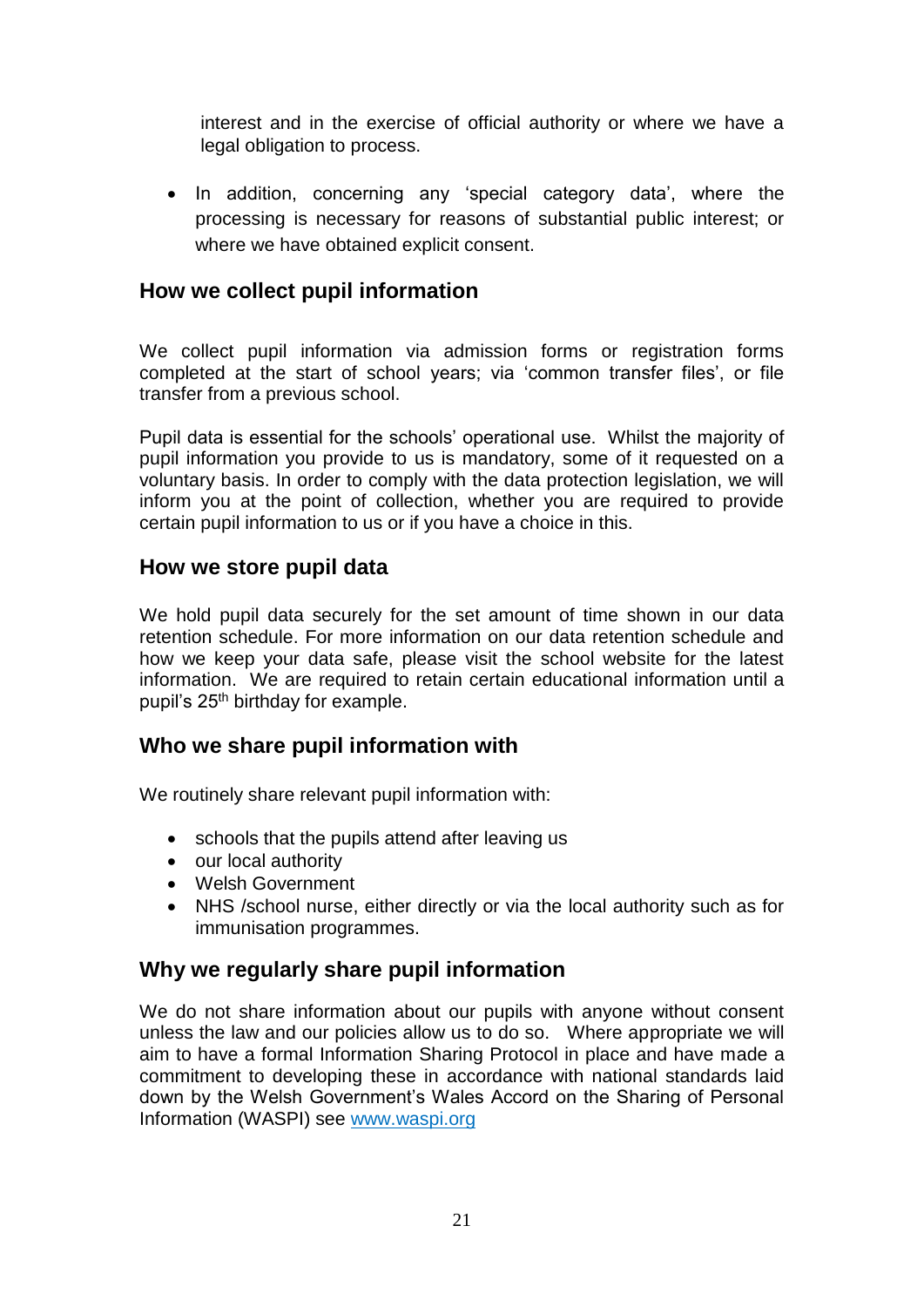# **Welsh Government**

The Welsh Government collects personal data throughout a pupil's school life from educational settings and local authorities via various statutory data collections such as:

- Pupil Level Annual School Census (PLASC)
- Educated other than at school (EOTAS) pupil level collection
- National data collection (NDC)
- Attendance collection
- Welsh National Tests (WNT) data collection
- Post 16 data collection

In addition to the data collected as part of PLASC, the Welsh Government and Local Authorities also receives information regarding National Curriculum assessments, public examination results, and attendance data at individual pupil level which comes from Schools and /or Awarding Bodies (e.g. WJEC).

We are required to share information about our pupils with the Welsh Government either directly or via our local authority for the purpose of those data collections, under The Pupil Information (Wales) Regulations 2011.

Why do we share this data with the Welsh Government?

The pupil data that we lawfully share with the Welsh Government through data collections:

- underpins school funding, which is calculated based upon the numbers of children and their characteristics in each school.
- informs 'short term' education policy monitoring and school accountability and intervention (for example, school GCSE results or Pupil Progress measures).
- supports 'longer term' research and monitoring of educational policy (for example how certain subject choices go on to affect education or earnings beyond school)

All data is transferred securely and held by the Welsh Government under a combination of software and hardware controls.

For more information please visit the Welsh Government website on [www.gov.wales/School Data](http://gov.wales/topics/educationandskills/schoolshome/schooldata/ims/datamanagementims/?lang=en) and in particular the privacy notice entitled:

[What we do with the education related information that](http://gov.wales/docs/dcells/publications/171117-privacy-notice-en.doc) we receive from [schools and/or local authorities about children and young people.](http://gov.wales/docs/dcells/publications/171117-privacy-notice-en.doc)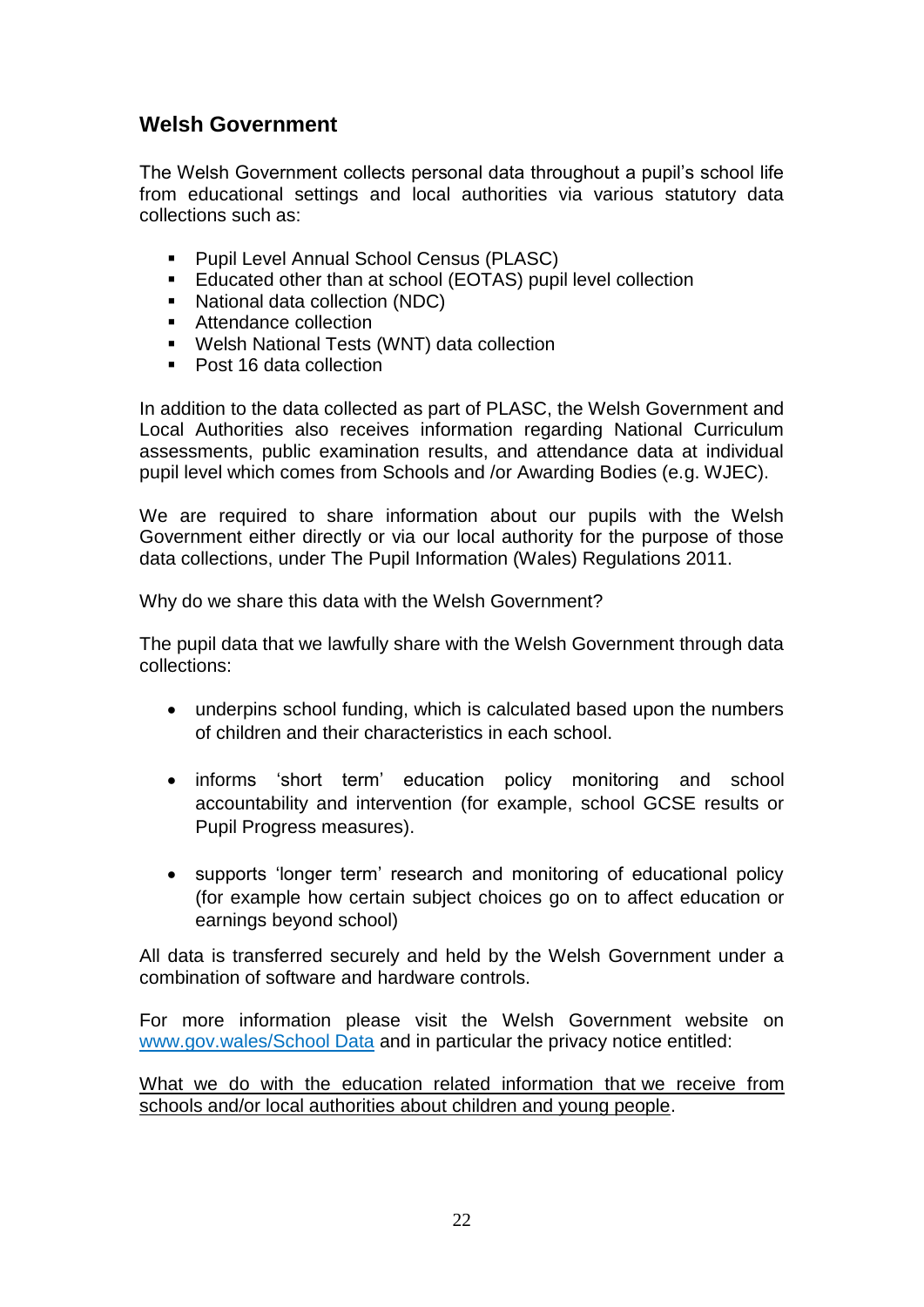# **Requesting access to your personal data**

Under data protection legislation, parents and pupils have the right to request access to information about them that we hold. To make a request for your personal information, or be given access to your child's educational record, please contact the school office directly.

In certain circumstances you also have the right to:

- object to processing of personal data that is likely to cause, or is causing, damage or distress
- prevent processing for the purpose of direct marketing
- object to decisions being taken by automated means
- in certain circumstances, have inaccurate personal data rectified, blocked, erased or destroyed; and
- a right to seek redress, either through the ICO, or through the courts

If you have a concern or complaint about the way we are collecting or using your personal data, you should raise your concern with us in the first instance or directly to the Information Commissioner's Office at https://ico.org.uk/concerns

#### **Contact**

**If you would like to discuss anything in this privacy notice, please contact: Data Protection Officer for Schools, whose contact details are :**

Lisa Jones, Legal Services Manager at

**[dataprotection@denbighshire.gov.uk](mailto:dataprotection@denbighshire.gov.uk)**

Legal, HR and Democratic Services, Denbighshire County Council County Hall, Ruthin, Denbighshire. LL15 1YN

Tel: 01824 706275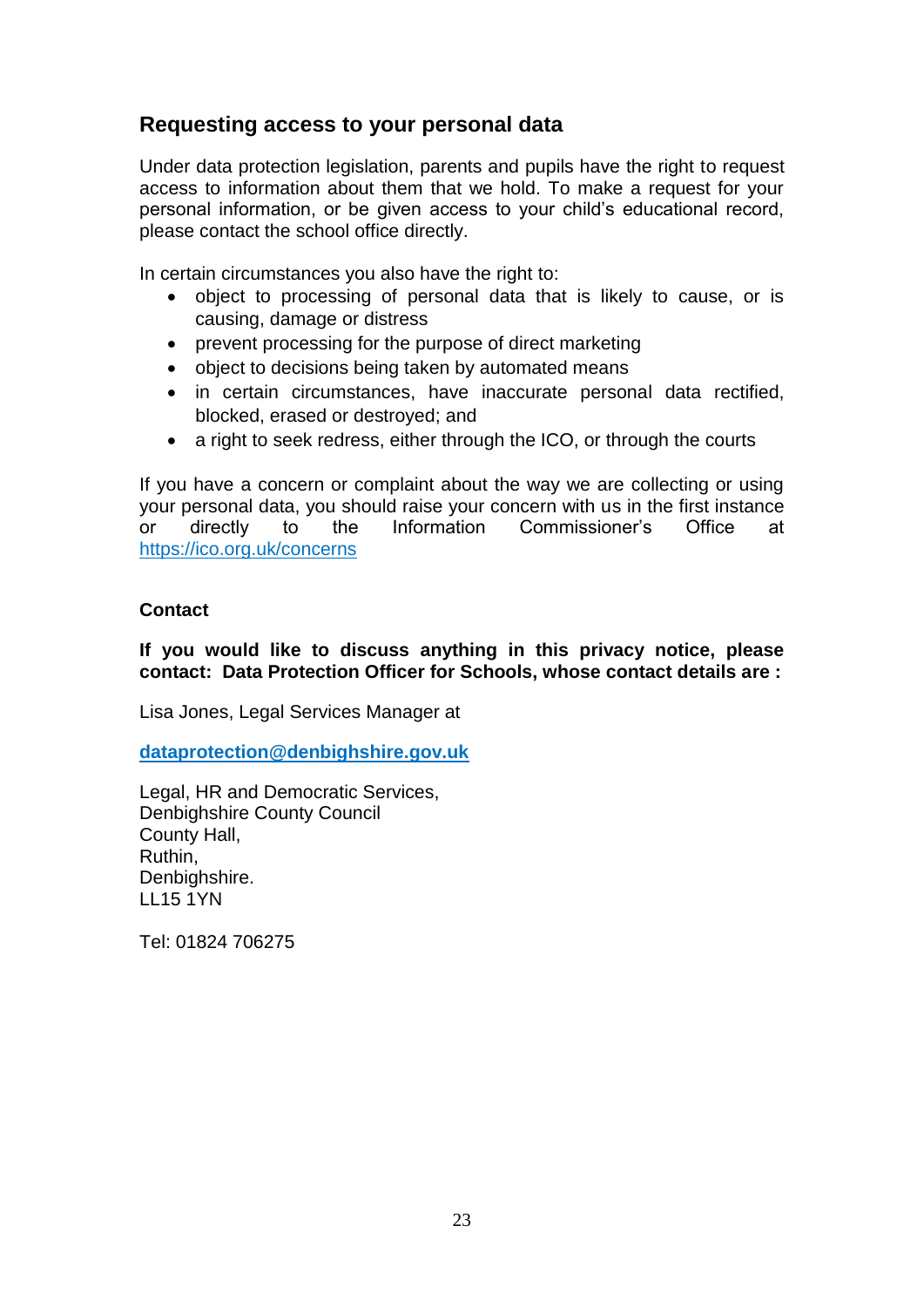# Seven golden rules for information sharing

- **1.** Remember that the Data Protection Act is not a barrier to sharing information but provides a framework to ensure that personal information about living persons is shared appropriately.
- **2.** Be open and honest with the person (and/or their family where appropriate) from the outset about why, what, how and with whom information will, or could be shared, and seek their agreement, unless it is unsafe or inappropriate to do so.
- **3.** Seek advice if you are in any doubt, without disclosing the identity of the person where possible.
- **4.** Share with consent where appropriate and, where possible, respect the wishes of those who do not consent to share confidential information. You may still share information without consent if, in your judgement, that lack of consent can be overridden in the public interest. You will need to base your iudgement on the facts of the case.
- **5.** Consider safety and well-being: Base your information sharing decisions on considerations of the safety and well-being of the person and others who may be affected by their actions.
- **6.** Necessary, proportionate, relevant, accurate, timely and secure: Ensure that the information you share is necessary for the purpose for which you are sharing it, is shared only with those people who need to have it, is accurate and up-to-date, is shared in a timely fashion, and is shared securely.
- **7.** Keep a record of your decision and the reasons for it whether it is to share information or not. If you decide to share, then record what you have shared, with whom and for what purpose.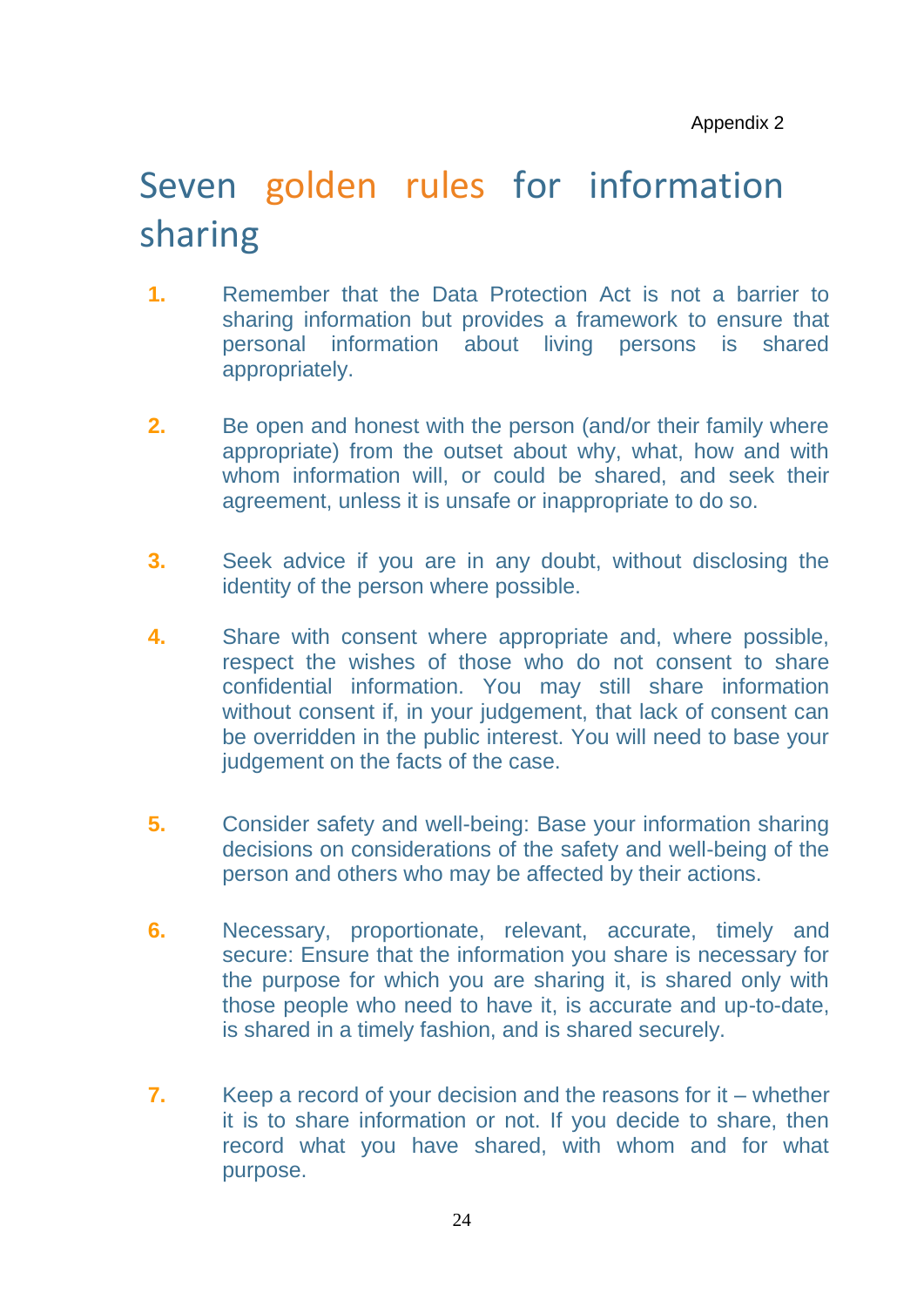#### **Subject Access Request Standard Form**

#### **UK Data Protection Act 2018**

#### **(General Data Protection Regulations GDPR)**

#### **RIGHT OF SUBJECT ACCESS APPLICATION FORM.**

#### **Your Rights:**

Under the terms of the UK Data Protection Act 2018 (GDPR) an individual has a right to access personal data which the School holds about him/her, subject to any exemptions that may apply.

Before information can be searched for and sent to you, your identity must be established. This is to ensure that not only do you receive the correct data but that other individuals cannot fraudulently obtain your data.

The UK Data Protection Act 2018 allows us one month in which to respond to your request. However, this period cannot start until we have all the information necessary to process the request.

This form is not obligatory but it would assist us if you would complete it and help us deal more quickly with your request.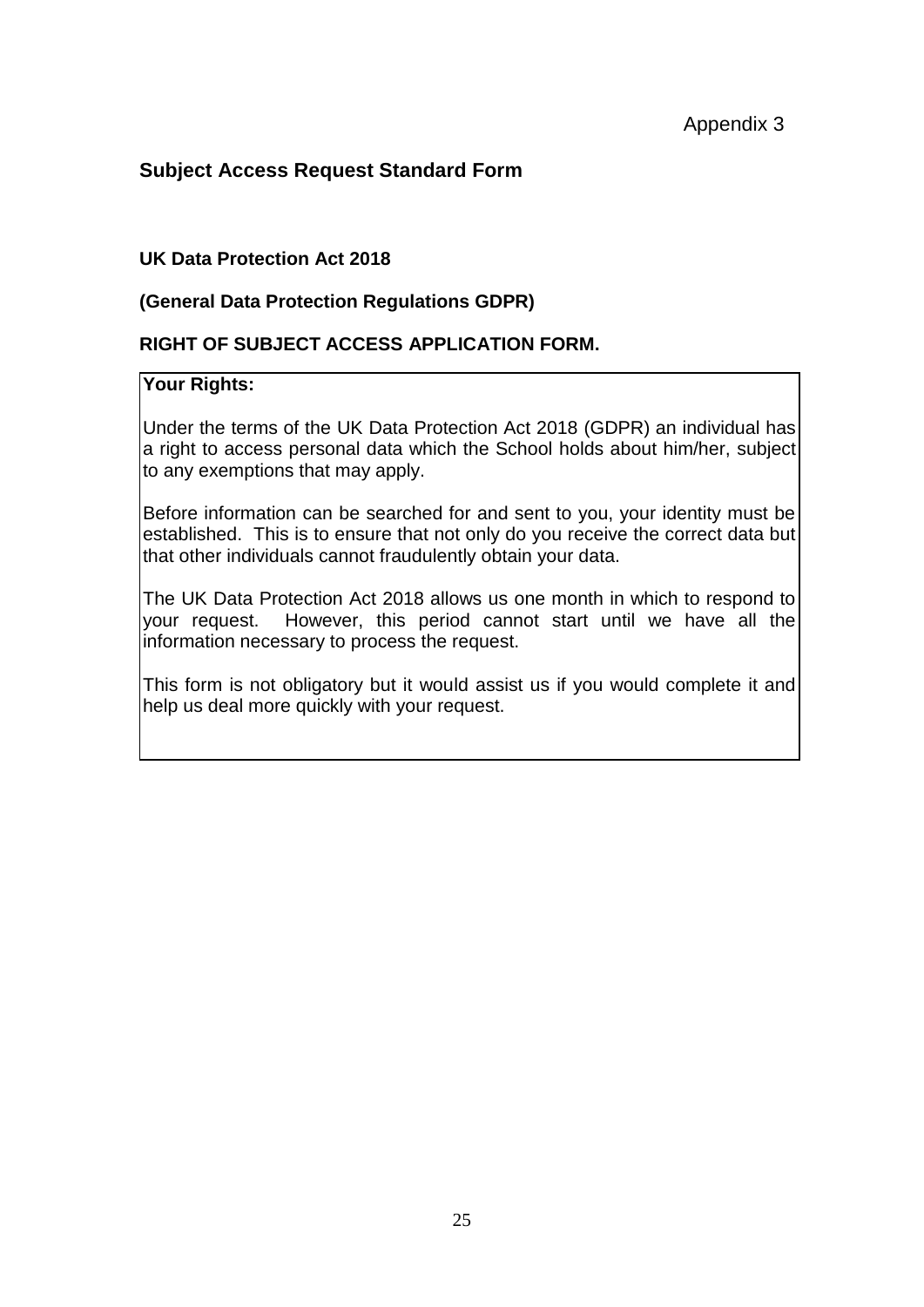If you would like to pursue your access rights please answer the following questions:

#### **SECTION 1 – Your Personal Details**

This Section is for requesting your own personal information. Please complete Section 4 below if you are acting on another's behalf.

The information requested below is to help the School satisfy itself as to your identity and to find any data held about you. **Please use block capital letters.**

| Title (Tick box if appropriate) | Mr | <b>Mrs</b> | <b>Miss</b> | <b>Ms</b> |  |
|---------------------------------|----|------------|-------------|-----------|--|
| Other title (eg Dr, Rev, etc)   |    |            |             |           |  |
| Surname/Family Name             |    |            |             |           |  |
| <b>First Names</b>              |    |            |             |           |  |
| Maiden/Former Names             |    |            |             |           |  |
| Sex (tick box) Male             |    | Female     |             |           |  |
| Date of Birth                   |    |            |             |           |  |
| Email address                   |    |            |             |           |  |

| Home address |           |        |  |
|--------------|-----------|--------|--|
|              |           |        |  |
|              |           |        |  |
|              |           |        |  |
|              | Post Code | Tel No |  |

If you have lived at this address for less than two years, please also give your previous address:

| Previous Home address |           |        |
|-----------------------|-----------|--------|
|                       |           |        |
|                       |           |        |
|                       |           |        |
|                       | Post Code | Tel No |

Have you previously applied to the School for access to your personal data?

Yes  $\Box$  No  $\Box$ 

If so, please could you give the date of your application?

......................................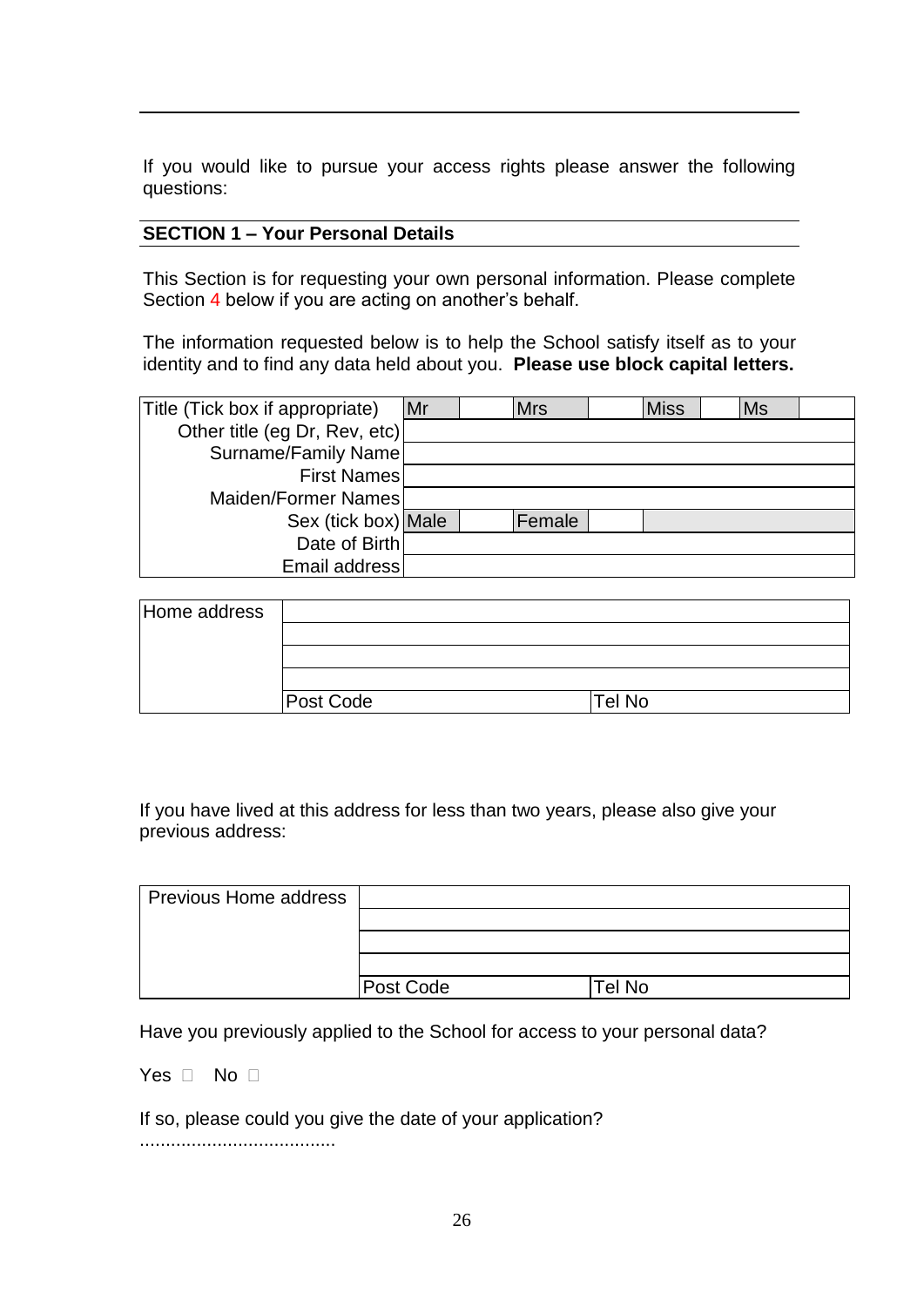#### **Proof of Identity**

To help establish your identity, your application should be accompanied by copies of two of the following documents:-

| <b>Utilities Bill</b>  |  |
|------------------------|--|
| <b>Driving Licence</b> |  |
| Passport               |  |

Please do not send original documents, only copies, as these will not be returned.

#### SECTION 2 - The information you are requesting

If your request is for paper and electronic records and there is a specific item of personal information/data which you are seeking, please give the details below: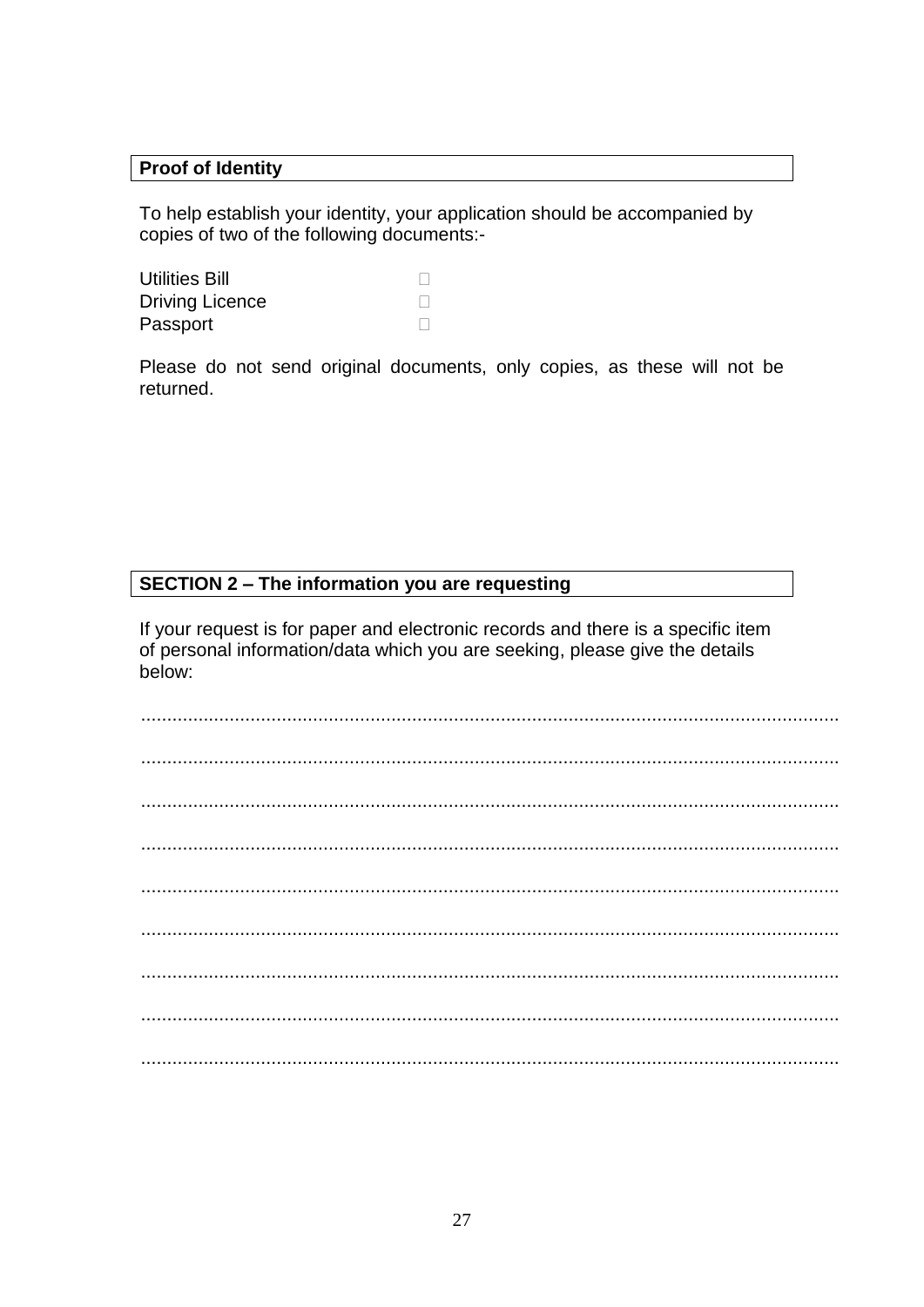If your request is for CCTV footage, please provide the following information:

| <b>Date</b>                                            |  |
|--------------------------------------------------------|--|
| <b>Time</b>                                            |  |
| Location                                               |  |
| Description of Incident,<br>Vehicles and Person<br>(s) |  |
|                                                        |  |

## **SECTION 3 – Requesting another person's data**

An application being made by someone acting on behalf of the data subject.

I confirm that I am acting on behalf of the data subject, namely ................................. and I enclose herewith proof of my authority to act on behalf of the data subject (for example, a letter signed by the data subject authorising me, Power of Attorney, etc.).

| Your relationship to the Data Subject |           |        |
|---------------------------------------|-----------|--------|
| Title (eg Mr)                         |           |        |
| <b>Surnames/Family Name</b>           |           |        |
| <b>First Name</b>                     |           |        |
| Home / Business address               |           |        |
|                                       |           |        |
|                                       |           |        |
|                                       |           |        |
|                                       | Post Code | Tel No |
|                                       |           |        |
| Email address                         |           |        |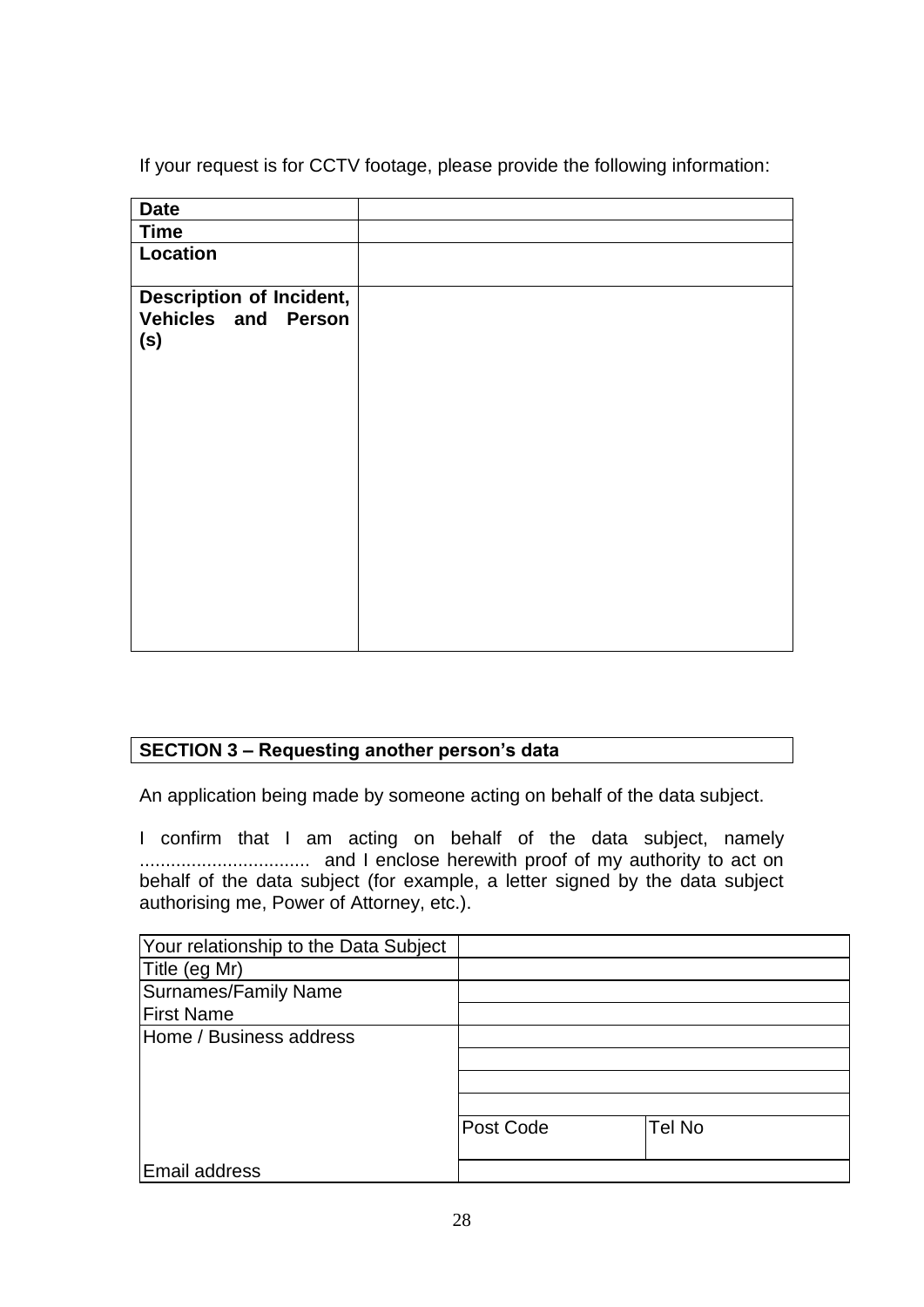#### **Proof of Identity**

Proof of identity of agent to help establish your identity as the authorised agent. The application should be accompanied by copies of two of the following documents:

| <b>Utilities Bill</b>                               |  |  |
|-----------------------------------------------------|--|--|
| <b>Driving Licence</b>                              |  |  |
| Passport                                            |  |  |
| Evidence of parental responsibility (if applicable) |  |  |

Please do not send original documents, only copies.

#### **SECTION 4 - Declaration**

I request that you provide me with details of the personal data about me as I have indicated above.

I confirm that I am the data subject - I am asking for my own personal data.

OR

I confirm that I am acting on behalf of the data subject – I am asking for the personal data of someone else.

Signed …………………........................................ Date ...............................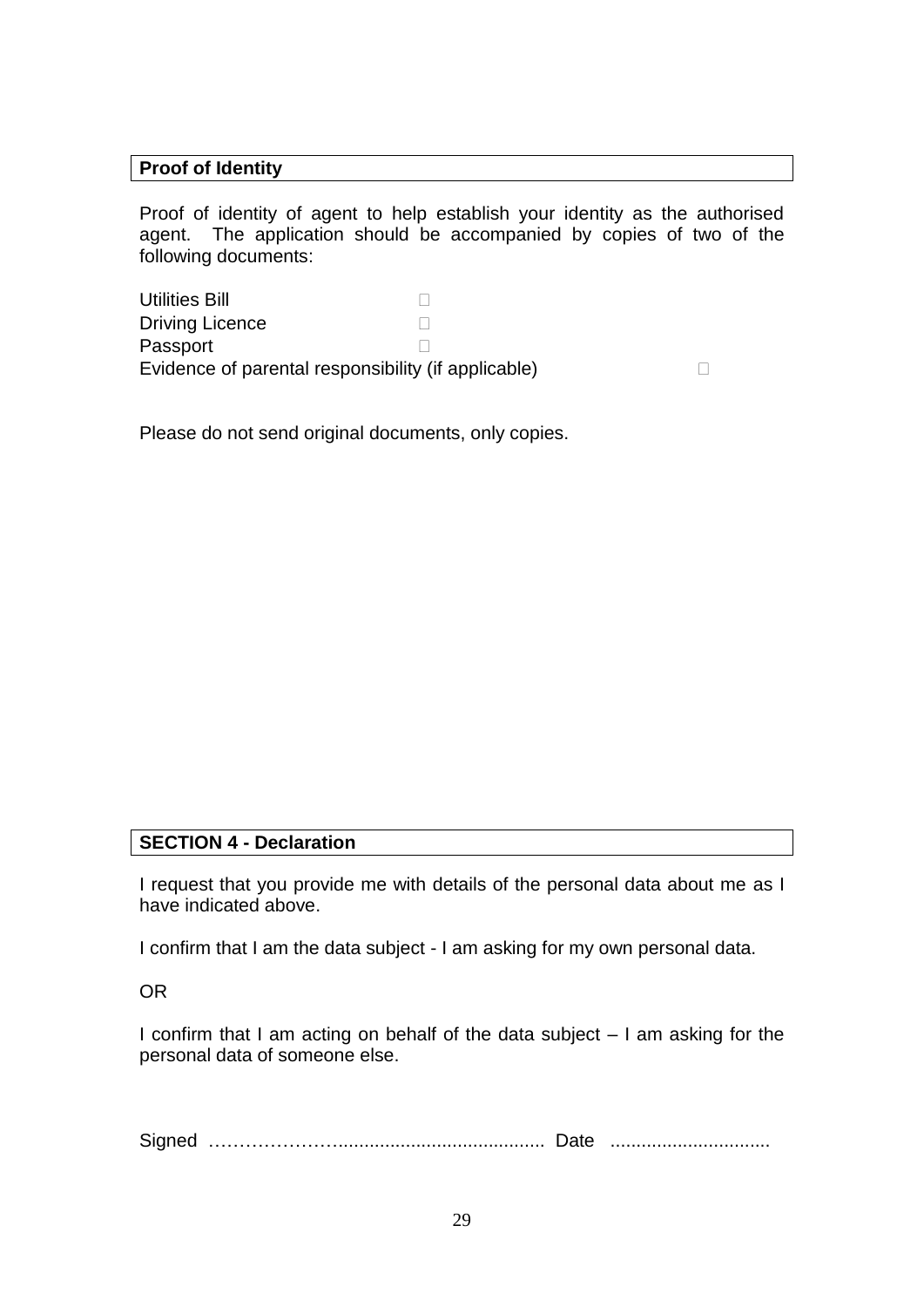#### **Checklist**

- 1 Have you filled in all of the parts of the application form relevant to your application?
- 2 Have you signed the form?
- 3 Have you enclosed identifying documents?
- 4 Where you are acting on behalf of the data subject have you enclosed proof of your authority to do so and completed Section 4?

Privacy Notice – what we will do with your details.

Your documents (the Subject Access Request form, the identifying documents, and any associated correspondence) will be processed by the School for the specific purposes of processing your Subject Access Request under the Data Protection Act 2018. The School will not share the data with any other organisation unless required by law. The School may need to share your data with the Information Commissioner' Office in the event of a complaint or with Denbighshire County Council under any service level agreements, as many Schools receive advice and support from the local authority.

The School will retain the documents for two years from the completion of the request.

If you feel that the School have mishandled your personal data at any time you can make a complaint to the Information Commissioners Office by visiting their website, or by calling their helpline on 0303 123 1113.